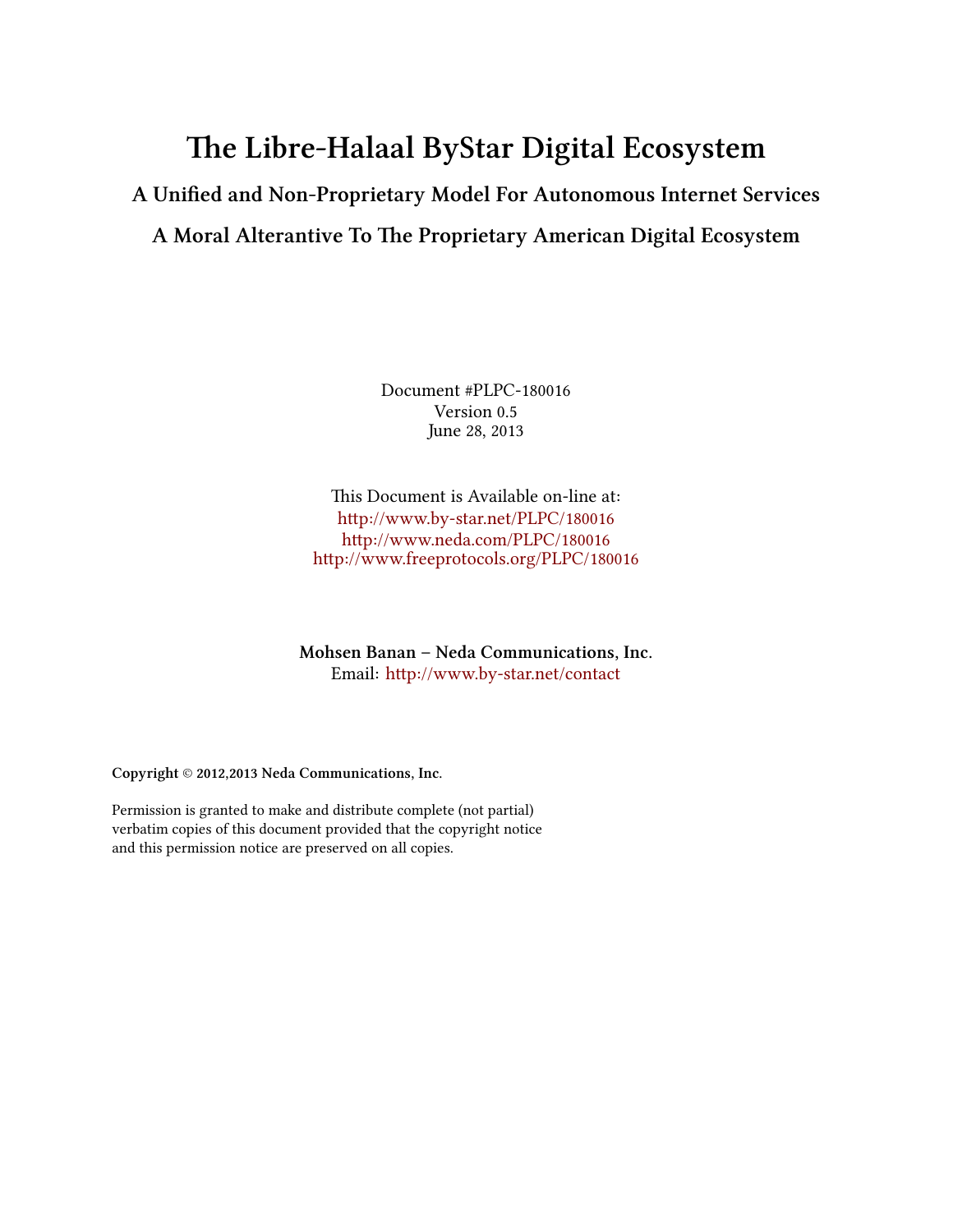# **Contents**

| $\mathbf{1}$ | Problem: Individual's Autonomy and Privacy Are Being Crushed<br>$\boldsymbol{2}$ |                                                                                                                         |               |  |  |  |
|--------------|----------------------------------------------------------------------------------|-------------------------------------------------------------------------------------------------------------------------|---------------|--|--|--|
|              | 1.1                                                                              | 3                                                                                                                       |               |  |  |  |
|              | 1.2                                                                              |                                                                                                                         | 4             |  |  |  |
|              | 1.3                                                                              |                                                                                                                         | 4             |  |  |  |
|              | 1.4                                                                              |                                                                                                                         | 5             |  |  |  |
| $\mathbf{2}$ |                                                                                  | <b>Overview Of Digital Ecosystems</b>                                                                                   | 6             |  |  |  |
|              | 2.1                                                                              |                                                                                                                         | 6             |  |  |  |
| 3            |                                                                                  | The Proprietary American Digital Ecosystem                                                                              | 7             |  |  |  |
|              | 3.1                                                                              |                                                                                                                         | 8             |  |  |  |
|              | 3.2                                                                              |                                                                                                                         | 8             |  |  |  |
|              | 3.3                                                                              |                                                                                                                         | 8             |  |  |  |
| 4            |                                                                                  | The Libre-Halaal ByStar Digital Ecosystem                                                                               | 9             |  |  |  |
|              | 4.1                                                                              |                                                                                                                         | 9             |  |  |  |
|              |                                                                                  | 4.1.1                                                                                                                   | 9             |  |  |  |
|              |                                                                                  | 4.1.2                                                                                                                   | 10            |  |  |  |
|              |                                                                                  | Nature Of Poly-Existentials: Basis For Abolishment Of Western IPR Regime<br>4.1.3                                       | 10            |  |  |  |
|              |                                                                                  | Libre-Halaal Software - Halaal Manner-Of-Existence Of Software<br>4.1.4                                                 | 11            |  |  |  |
|              |                                                                                  | Libre-Halaal Services - Halaal Manner-Of-Existence Of Internet Services<br>4.1.5                                        | 11            |  |  |  |
|              | 4.2                                                                              | ByStar Applied Model Of Federations of Autonomous Libre-Halaal Services                                                 | 12            |  |  |  |
|              |                                                                                  | 4.2.1                                                                                                                   | <sup>12</sup> |  |  |  |
|              |                                                                                  | 4.2.2                                                                                                                   | 13            |  |  |  |
|              |                                                                                  | 4.2.3                                                                                                                   | 13            |  |  |  |
|              |                                                                                  | 4.2.4                                                                                                                   | 14            |  |  |  |
|              |                                                                                  | By<br>Star Content Generation and Content Publication Facilities<br>$\dots\dots\dots\dots\dots\dots\dots\dots$<br>4.2.5 | 14            |  |  |  |
|              | 4.3                                                                              |                                                                                                                         |               |  |  |  |
|              |                                                                                  | 4.3.1                                                                                                                   | 15            |  |  |  |
|              |                                                                                  | 4.3.2                                                                                                                   | 15            |  |  |  |
|              |                                                                                  | 4.3.3                                                                                                                   | 15            |  |  |  |
|              | 4.4                                                                              |                                                                                                                         | 16            |  |  |  |
|              |                                                                                  | 4.4.1                                                                                                                   | 16            |  |  |  |
|              |                                                                                  | 4.4.2                                                                                                                   | 17            |  |  |  |
|              |                                                                                  | 4.4.3                                                                                                                   | 17            |  |  |  |
|              |                                                                                  | 4.4.4                                                                                                                   |               |  |  |  |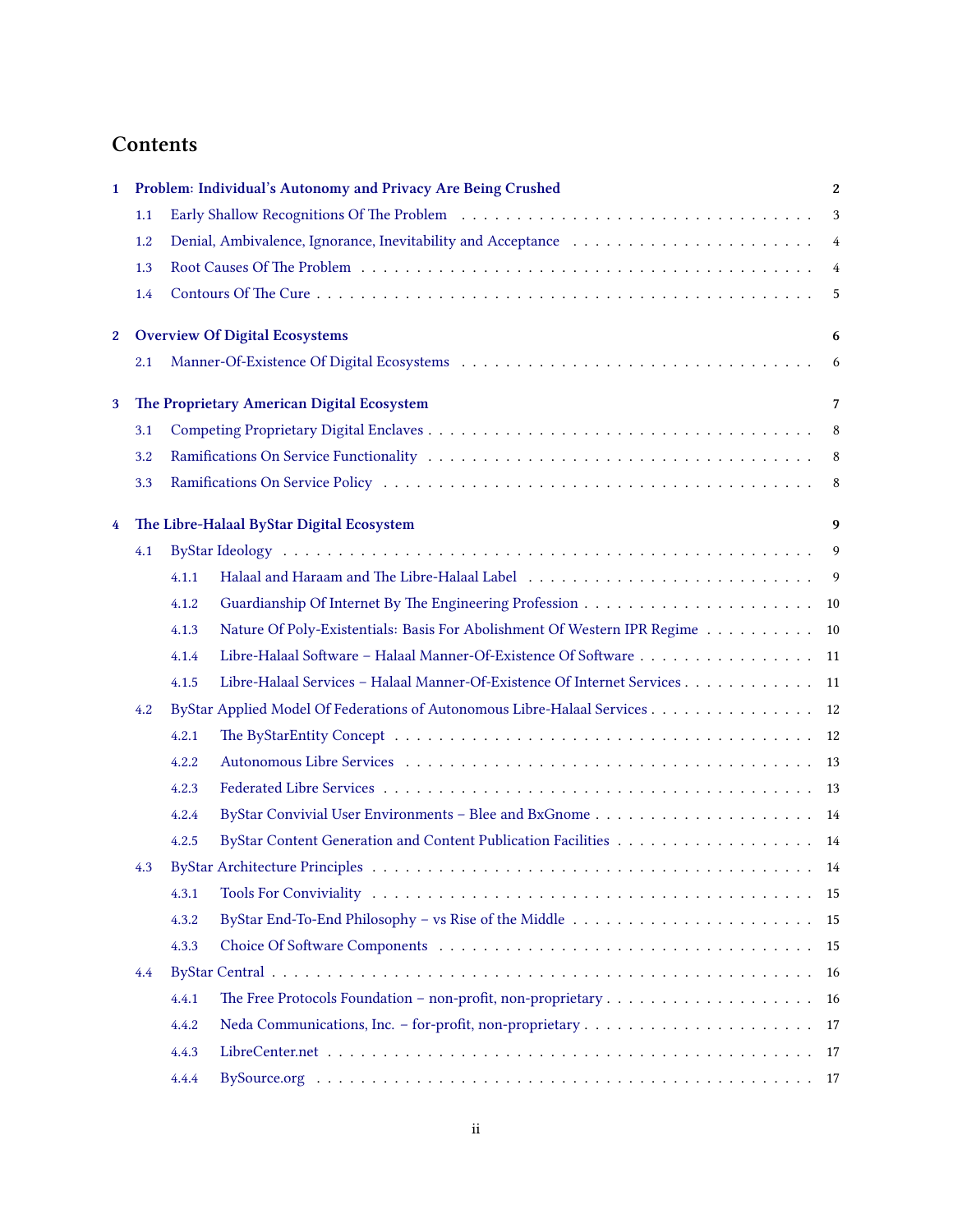|                                                  |     | 4.4.5                 |                                                                                                                                                                                                                                |          |  |
|--------------------------------------------------|-----|-----------------------|--------------------------------------------------------------------------------------------------------------------------------------------------------------------------------------------------------------------------------|----------|--|
|                                                  |     | 4.4.6                 |                                                                                                                                                                                                                                |          |  |
| 4.5                                              |     |                       |                                                                                                                                                                                                                                |          |  |
|                                                  |     | 4.5.1                 | Current Capabilities of ByStarEntity (ByStarServiceObject) 18                                                                                                                                                                  |          |  |
|                                                  |     | 4.5.2                 |                                                                                                                                                                                                                                |          |  |
|                                                  |     | 4.5.3                 |                                                                                                                                                                                                                                |          |  |
|                                                  |     | 4.5.4                 |                                                                                                                                                                                                                                |          |  |
|                                                  |     | 4.5.5                 |                                                                                                                                                                                                                                |          |  |
|                                                  | 4.6 |                       |                                                                                                                                                                                                                                |          |  |
|                                                  |     | 4.6.1                 | Relationship With The Proprietary American Digital Ecosystem 19                                                                                                                                                                |          |  |
|                                                  |     | 4.6.2                 |                                                                                                                                                                                                                                |          |  |
|                                                  | 4.7 |                       |                                                                                                                                                                                                                                |          |  |
|                                                  |     | 4.7.1                 |                                                                                                                                                                                                                                |          |  |
|                                                  |     | 4.7.2                 | ByStar Value Chain Analysis (also contract out of the contract of the contract of the contract of the contract of the contract of the contract of the contract of the contract of the contract of the contract of the contract |          |  |
|                                                  |     | 4.7.3                 |                                                                                                                                                                                                                                |          |  |
|                                                  | 4.8 |                       |                                                                                                                                                                                                                                |          |  |
| $\overline{5}$                                   |     |                       | Dynamics of the Libre-Halaal vs. Proprietary-Haraam Battle                                                                                                                                                                     | 25       |  |
|                                                  | 5.1 |                       |                                                                                                                                                                                                                                | 26       |  |
|                                                  | 5.2 |                       |                                                                                                                                                                                                                                | -26      |  |
|                                                  |     |                       |                                                                                                                                                                                                                                |          |  |
| Our Responsibilities and Your Participation<br>6 |     |                       | 26                                                                                                                                                                                                                             |          |  |
|                                                  | 6.1 |                       |                                                                                                                                                                                                                                |          |  |
|                                                  | 6.2 |                       |                                                                                                                                                                                                                                |          |  |
|                                                  |     | 6.2.1                 |                                                                                                                                                                                                                                |          |  |
|                                                  |     | 6.2.2                 |                                                                                                                                                                                                                                |          |  |
|                                                  |     | 6.2.3                 | Public Policy Makers, Governments, Grant-making foundations 27                                                                                                                                                                 |          |  |
|                                                  |     | 6.2.4                 |                                                                                                                                                                                                                                |          |  |
|                                                  |     | 6.2.5                 |                                                                                                                                                                                                                                | -28      |  |
|                                                  |     | 6.2.6                 |                                                                                                                                                                                                                                | 28       |  |
|                                                  |     | 6.2.7                 |                                                                                                                                                                                                                                | 28       |  |
|                                                  |     |                       |                                                                                                                                                                                                                                |          |  |
| 7                                                |     | <b>Joining ByStar</b> |                                                                                                                                                                                                                                | 28<br>28 |  |
|                                                  | 7.1 |                       |                                                                                                                                                                                                                                |          |  |
|                                                  | 7.2 | 28                    |                                                                                                                                                                                                                                |          |  |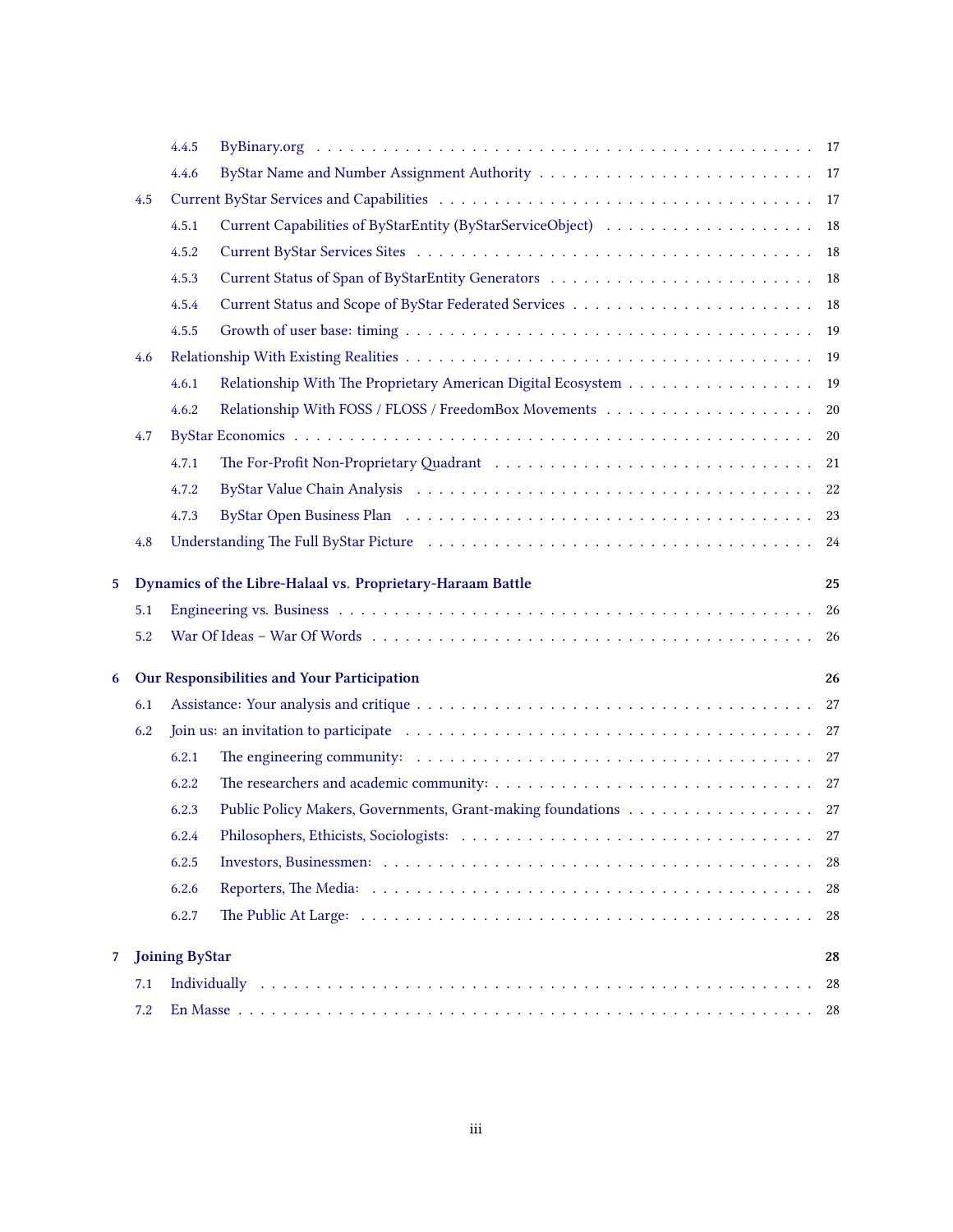# **List of Figures**

| $\mathbf{1}$   |  |
|----------------|--|
| $2^{\circ}$    |  |
| 3 <sup>1</sup> |  |
|                |  |
| 5 <sup>1</sup> |  |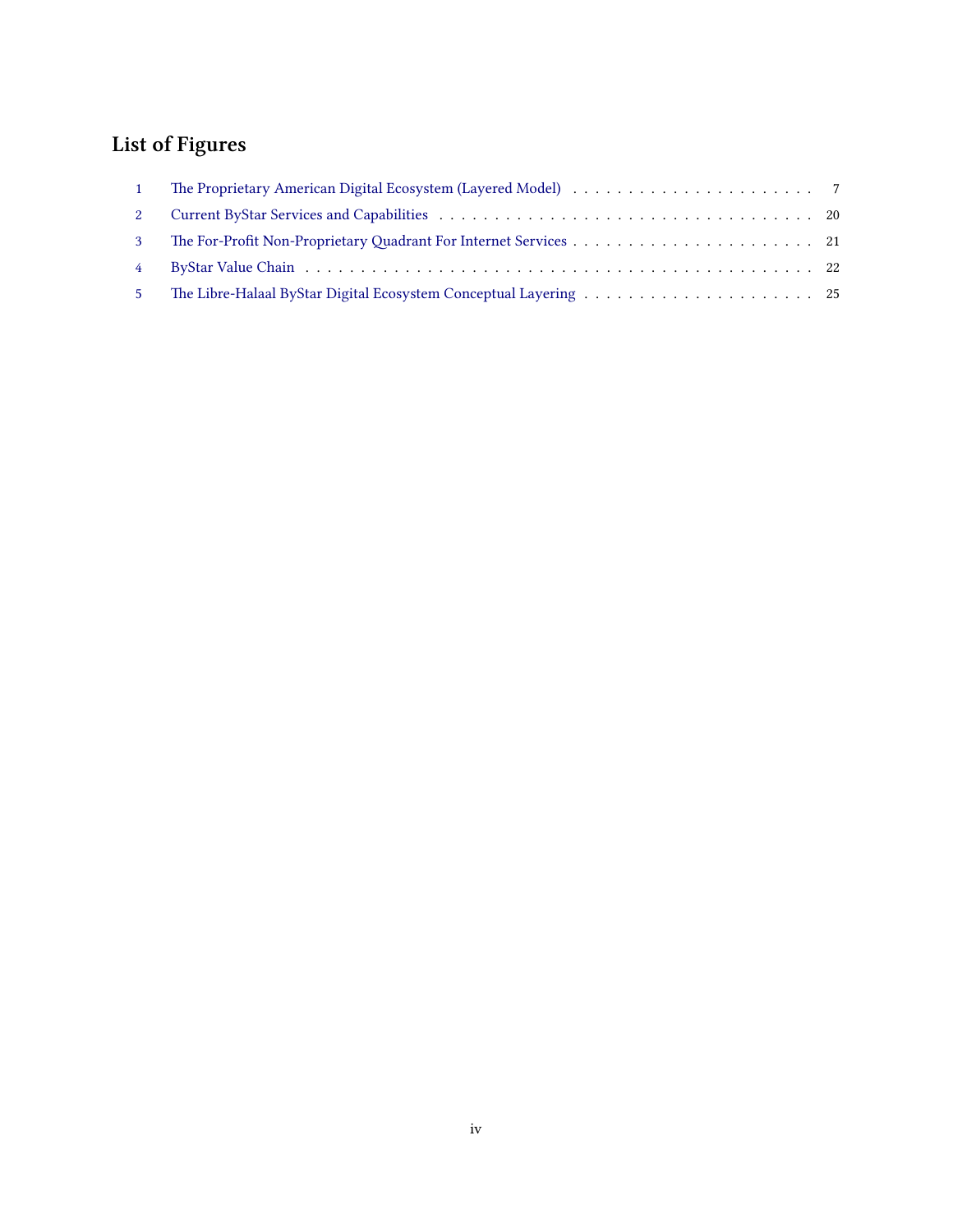# For Preservation Of The Individual's Autonomy and Privacy

Dear Fellow World Citizen,

In the Proprietary American Digital Ecosystem (Internet Application Services as they exist today), the individual's autonomy and privacy are being crushed. A deal has been made. Users free-of-charge get: email, calendar, address book, content publication, and Facebook friends. In return, American corporations get: semantic analysis of email, spying with consent, traffic, logs and trail analysis and behavior cross referencing.

A new currency has been created. The user's autonomy and privacy is now the implicit Internet currency. For now, the established business model is that of translation of the individual's privacy into targeted advertising. That business model will naturally grow in scope. The debit side of this new currency is civilization and humanity.

Today, the world is largely unaware of this. The public is completely oblivious to the perils of the proprietary Internet model, and happily entrusts its personal data, its privacy, its freedoms and its civil liberties to proprietary business interests. And the people whose responsibility it is to safeguard the public interest – government, and the engineering profession – are asleep at the wheel.

In addition, Internet services are inconsistent, disparate and incoherent. Resulting into 10s of passwords for the individual on services over which she has no real control. The dynamics and trends of the Proprietary American Digital Ecosystem are such that autonomy and privacy of the individual will continue to deteriorate.

We are Internet Engineers. We know that we can design and create a complete parallel digital ecosystem which preserves the individual's autonomy and privacy – to compete with and stand against the existing Proprietary American Digital Ecosystem. And we have done so.

But to put it in its intended widespread usage, we also need your participation (our fellow engineers, journalists, financiers, academics, government representatives, ethicists and users). Preservation of autonomy and privacy are multi-dimensional. So, we have taken it upon ourselves to also consider philosophical, moral, societal, social, economic and business dimensions of our parallel digital ecosystem.

The umbrella title that we have chosen for our work is:

**e Libre-Halaal ByStar Digital Ecosystem A Unified and Non-Proprietary Model For Autonomous Internet Services** A Moral Alternative To The Proprietary American Digital Ecosystem http://www.by-star.net/PLPC/180016 - [\[7](#page-32-0)]

ByStar (By\* – pronounced by-star) is based on the model of Federations of Autonomous Libre-Halaal Services and is being presented as a moral alternative to the American Proprietary Digital Ecosystem.

The totality of Libre-Halaal software, Libre-Halaal Internet services, content generation and publication facilities and societal frameworks that we describe are designed for preservation of ByStar user's autonomy, privacy and freedom. The health of society is our objective.

By "Digital Ecosystem", we mean the whole thing, including inter-related software, systems, services, content and societal frameworks. The integrated facilities of ByStar are intended to be used by a very large segment of population on this planet. The scope of these integrated offerings is vast – paralleling most of what exists in the proprietary Internet today. The parallels include:

- A Gmail that recognizes your mailbox must be autonomous and private.
- A Facebook that respects your privacy.
- A YouTube that recognizes your content as yours.
- A Windows that creates a deep Software-Service continuum.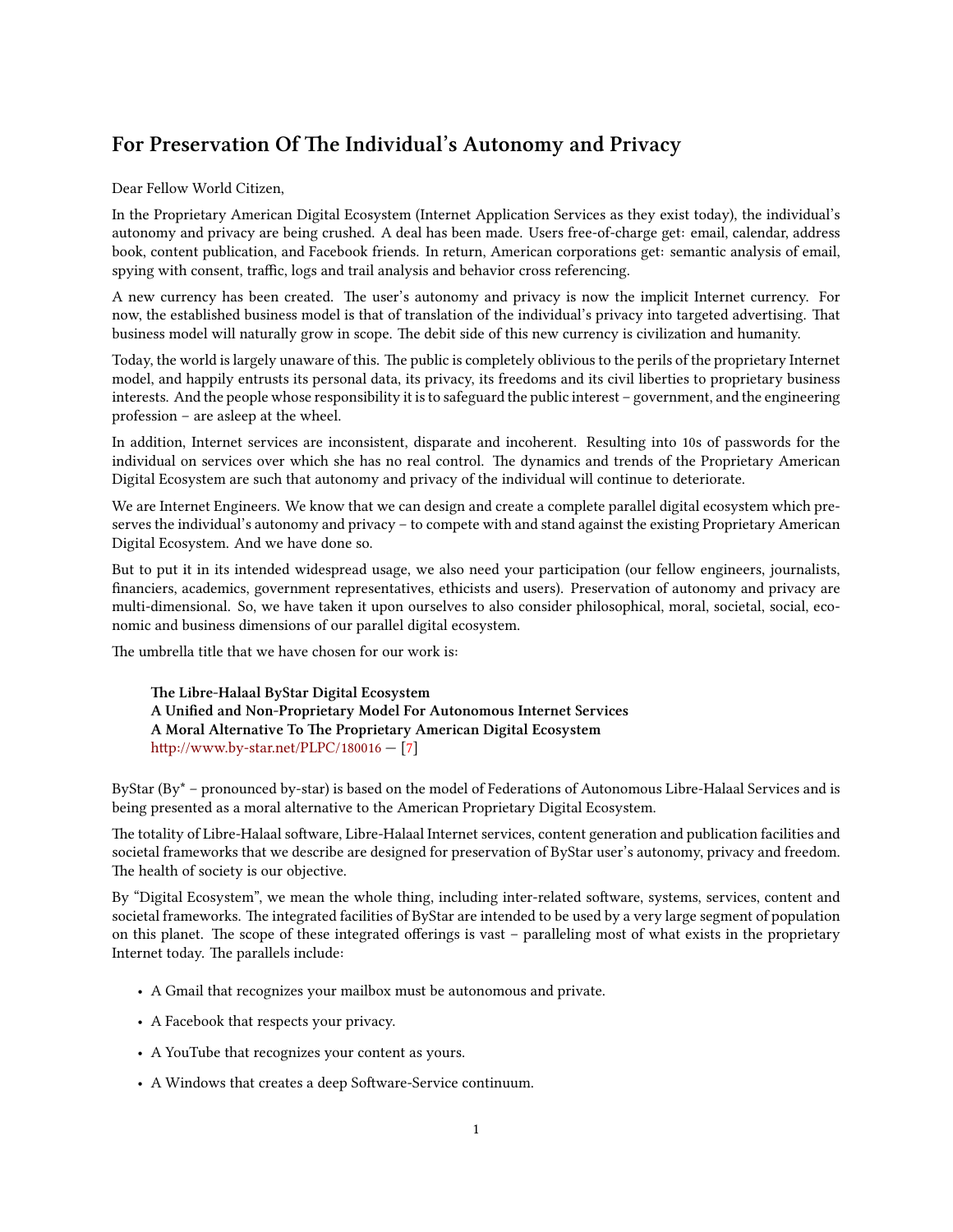The equivalent of all of these in the ByStar model are unified, consistent and coherent.

Broad and deep usage of these software and these Internet application services will create revenue opportunities that are similar to those of large Internet application service providers today. These revenues include subscriber fees, advertising, customization consultation, general consultation and interaction facilitation fees. Profit, business and economics are an integral part of ByStar.

This is not about any new particular functionality. It is not a faster, cheaper, better story. In terms of functionality, what we offer is generally same as what exists today.

Key distinguishing aspects of our approach and software and services are:

- Preservation of the individual's autonomy. ByStar services are inherently autonomous. They belong to their owner-user – not the service provider.
- Preservation of the individual's privacy. The individual is in full control of her service. She can fully control her privacy.
- They are comprehensive, unified, consistent and cohesive. The scope of ByStar is everything. The "\*" in By\* comes from the glob expansion symbol. And all these services are unified with the ByStarEntity model.
- They are rooted in the correct manner-of-existence of software and services. The entirety of ByStar software and services are internally transparent. ByStar software and services development process is fully collaborative.

In other words, morality, health of society, and well being of humanity are an integral part of software and services that we offer. This work is primarily not Businessman driven. It is Engineer driven.

Such a large undertaking by such a small group should normally amount to not much more than pipe dreams. Typical first reaction to our claim is a chuckle. Some say it is insane. Many say that the notion of creating a parallel digital ecosystem is so very lofty that it can't be realistic.

There are several reasons why we believe widespread usage of what we are building is more than plausible. It is viable and likely.

- 1. ByStar ideology is in harmony with nature. We understand the enormous, seismic force that accompanies halaal manner-of-existence of software and [halaal manner-of-existence of Internet services](http://www.libreservices.org) (as expressed in the [Libre-Halaal label](http://mohsen.1.banan.byname.net/PLPC/120039)). Manifestations of this force include the Free Software Movement and GNU/Linux. But there is far more to come.
- 2. We have already built the needed framework and starting points. These are in place and are growing.
- 3. The ByStar model grand design is broad, evolutionary, expandable and it can grow to scale to planet wide usage.
- 4. The demand for autonomy and privacy are very real. Many are starting to recognize that things like Facebook are very wrong. Healthy alternatives are craved for.
- 5. The business and economic models for ByStar have been thought through and are being cultivated.

# <span id="page-5-0"></span>**1 Problem: Individual's Autonomy and Privacy Are Being Crushed**

Today, the Internet services industry is almost entirely owned and controlled by proprietary commercial interests. Google, Yahoo, MSN, LinkedIn, YouTube, Facebook, Apple, and virtually every other Internet service—these are all proprietary for-profit corporations, with no obligation towards the public welfare.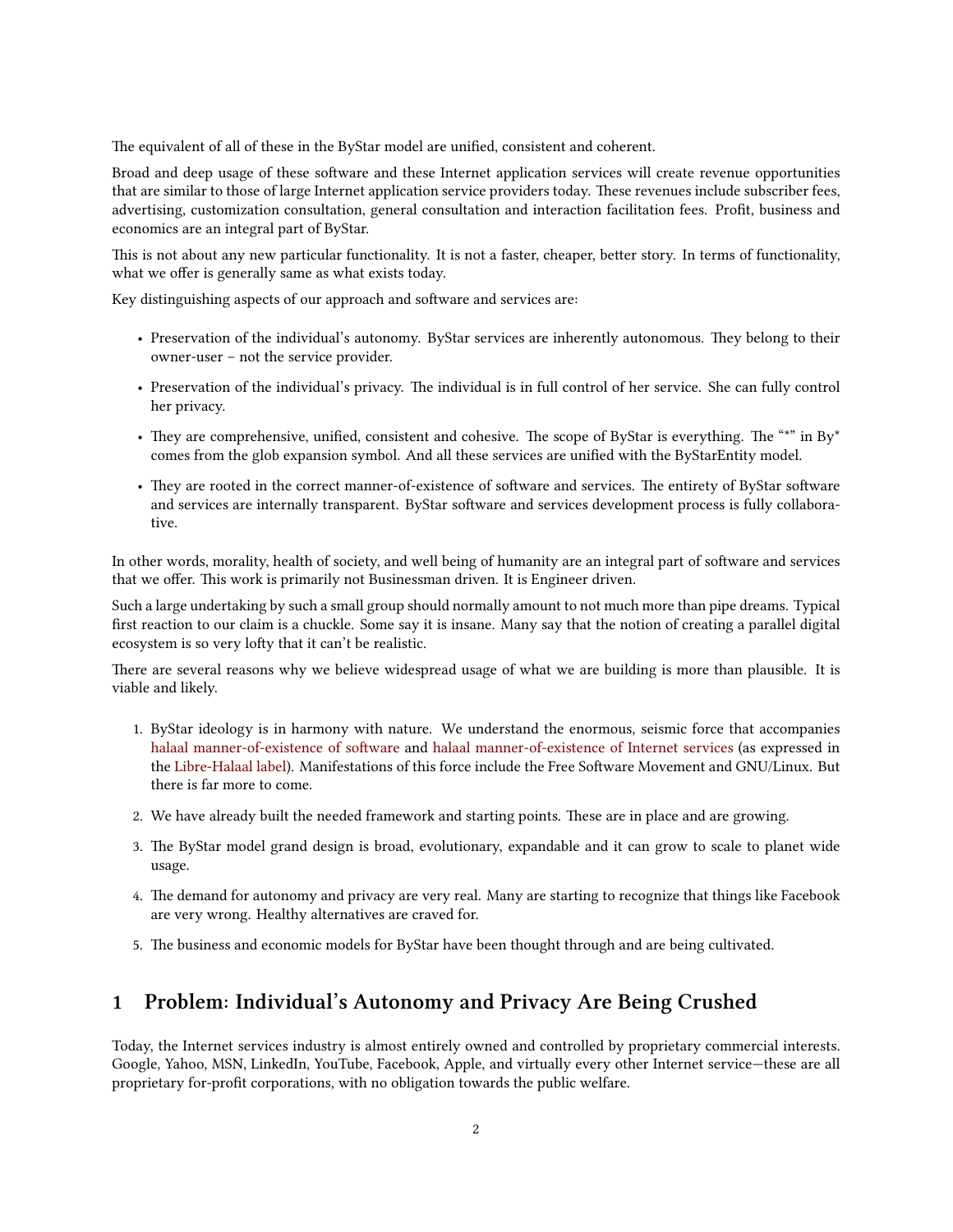This represents a grave hazard to the broader interests of society. The existing proprietary digital ecosystem is well on its way towards the destruction of humanity. Under immediate threat of destruction are the privacy of the individual, and the autonomy of the individual.

Loss of autonomy and privacy are symptoms of the basic model of the Proprietary American Digital Ecosystem. At societal level, autonomy and privacy can not be preserved just with new technology. There are no band-aid technical solutions.

The basic model of the Proprietary American Digital Ecosystem is all wrong.

There is already the beginning of dawning realization within society of the growing danger to the individual's rights and freedoms.

Various attempts at blowing the whistle are made by some, but these are often crude and based on superficial understandings of root of the problem.

#### <span id="page-6-0"></span>**1.1 Early Shallow Recognitions Of The Problem**

Julian Assange puts it like this:

The world is not sliding, but galloping into a new transnational dystopia. This development has not been properly recognized outside of national security circles. It has been hidden by secrecy, complexity and scale. The Internet, our greatest tool of emancipation, has been transformed into the most dangerous facilitator of totalitarianism we have ever seen. The Internet is a threat to human civilization.

Eben Moglen says:

Zuckerberg has done more harm to the human race than anyone else $\boxtimes$  his age.

Moglen also says:

Facebook is Wrong. It should not be allowed. You technologists should fix this.

Even the British Sir Elton John, who has made his fortunes from copyright restrictions, now kind of gets it. When it comes to pharmaceutical companies profiting from the miseries of the sick through patent restrictions, Elton John says:

We must end the greed of these corporations.

Edward Snowden says:

"if a surveillance program produces information of value, it legitimizes it. . . . In one step, we've managed to justify the operation of the Panopticon."

The Panopticon is a architectural concept for a prison where the guards can watch, unseen by the inmates, from a tower in the middle into all cells build in a circle around the tower. It leaves the inmates in a perceived state of permanent surveillance. The French philosopher Michel Foucault described the effect:

Hence the major effect of the Panopticon: to induce in the inmate a state of conscious and permanent visibility that assures the automatic functioning of power. So to arrange things that the surveillance is permanent in its effects, even if it is discontinuous in its action; that the perfection of power should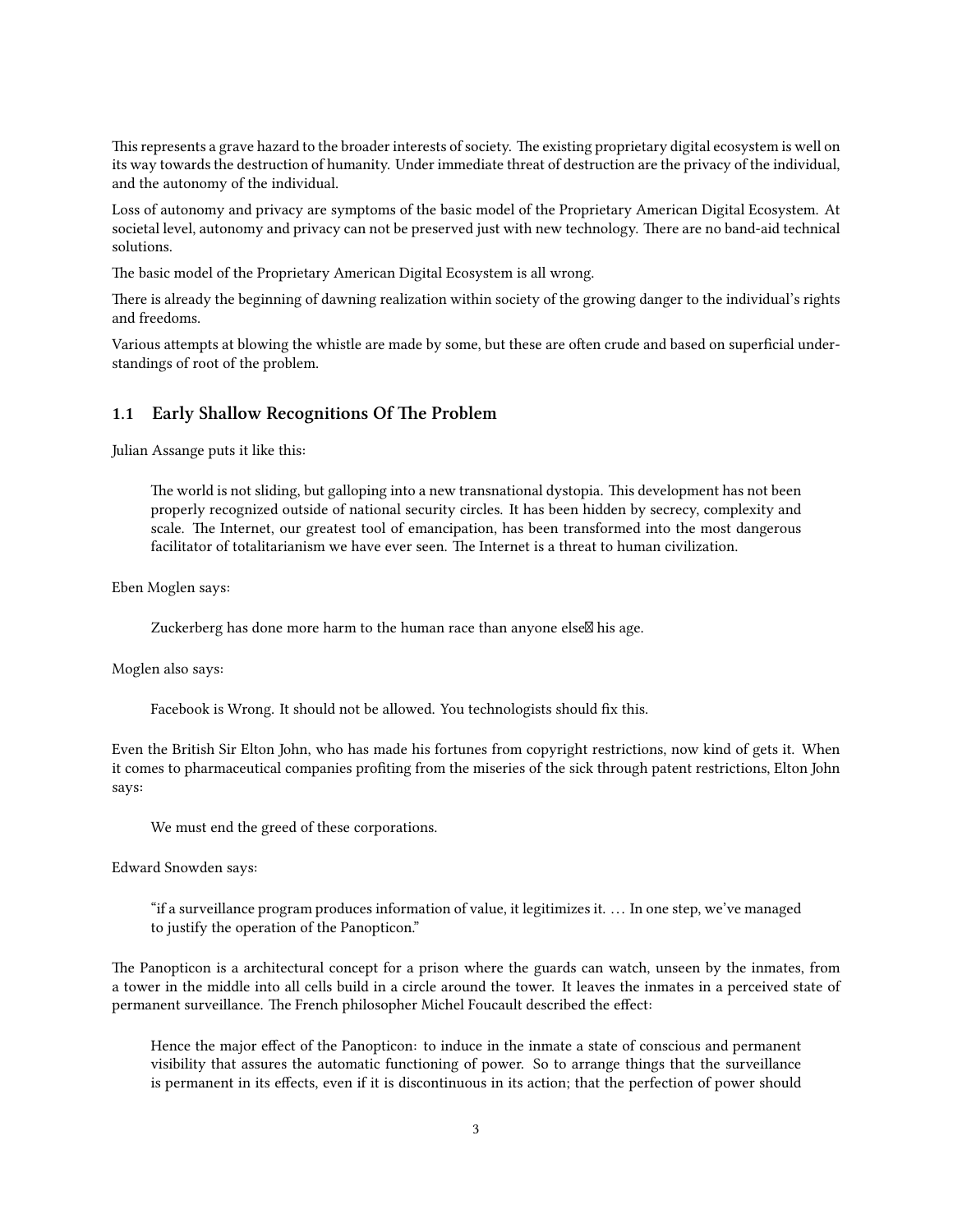tend to render its actual exercise unnecessary; that this architectural apparatus should be a machine for creating and sustaining a power relation independent of the person who exercises it; in short, that the inmates should be caught up in a power situation of which they are themselves the bearers.

The original Panopticon, like the digital versions the likes of NSA and Microsoft are building, takes away all feeling of privacy. Even when one is not watched, knowing that the possibility of being watched is always there, creates uncertainty and leads to self disciplining and self censorship. It is certainly a state the powers that be would like everyone, except themselves, to be in.

To call these signs of deterioration of humanity is an understatement.

## <span id="page-7-0"></span>**1.2 Denial, Ambivalence, Ignorance, Inevitability and Acceptance**

Many think that there is no problem.

From the perspective of a drug dealer, use of drugs is no problem. Many drug pushers are drug users. They want every body to be using drugs. After all, it is a profitable business and economics is the basis of everything. When someone tells them that subjecting cocaine to business and economics is wrong, they don't have the ear for it.

Individual's autonomy and privacy are not market commodities. They are part of humanity. The problem that we are pointing to is a human problem. This could well not be a problem for economic creatures existing in an industrial context — that is how pure raw American capitalism is viewed by many.

Many Americans work for the likes of Facebook, Google, Micosoft, Yahoo, etc. Or they are related and dependent on these companies. If bread and butter of these companies was to become profiting from crushing autonomy and privacy of the individual, most of their employees would likely not have any interest in facing an honest mirror. That has already happened.

This sort of thing happens gradually. People become accustomed to the problem. They become dependent on the problem. They become the problem. And then there is no problem.

Everybody does it. Everybody is on Facebook. What problem?

The public at large, and the young in particular, follows and is manipulated. They sit in awe of Internet technology. Ignorant, they trust the specialists who are there to milk their soul. The latest gadget and the latest Internet feature includes exploitation of another aspect of their privacy. They feel in charge while being used. And they feel empowered.

The concept that these very same awesome capabilities and technology can exist in a healthy context is foreign to the public at large. Industrial tools is all that they have seen, Tools for Conviviality is greek to them.

Others kind of see the problem but consider it inevitable. More recently, discussions of loss of privacy in the context of Internet services has become a daily occurrence in mainstream western press. None of these discussions has any depth and no meaningful cure is even searched for. Many articles and books have been written about "End of Privacy." Shallow, subdued nagging – that is the position and role of American press on the problem.

## <span id="page-7-1"></span>**1.3 Root Causes Of The Problem**

Internet has its origins in America. In the beginning, Internet was a healthy Engineering construct – and we played a minor role in its formation. The initial basic model of Internet was rooted in the end-to-end model of interactions between autonomous entities/individuals. Things changed quickly. Internet became a business construct. The current basic model of Internet is rooted in the rise-of-the-middle model of corporations exploiting the individual.

Today's Internet has been shaped by American values. And this is the root cause of the problem. In particular, the American Internet model is based on: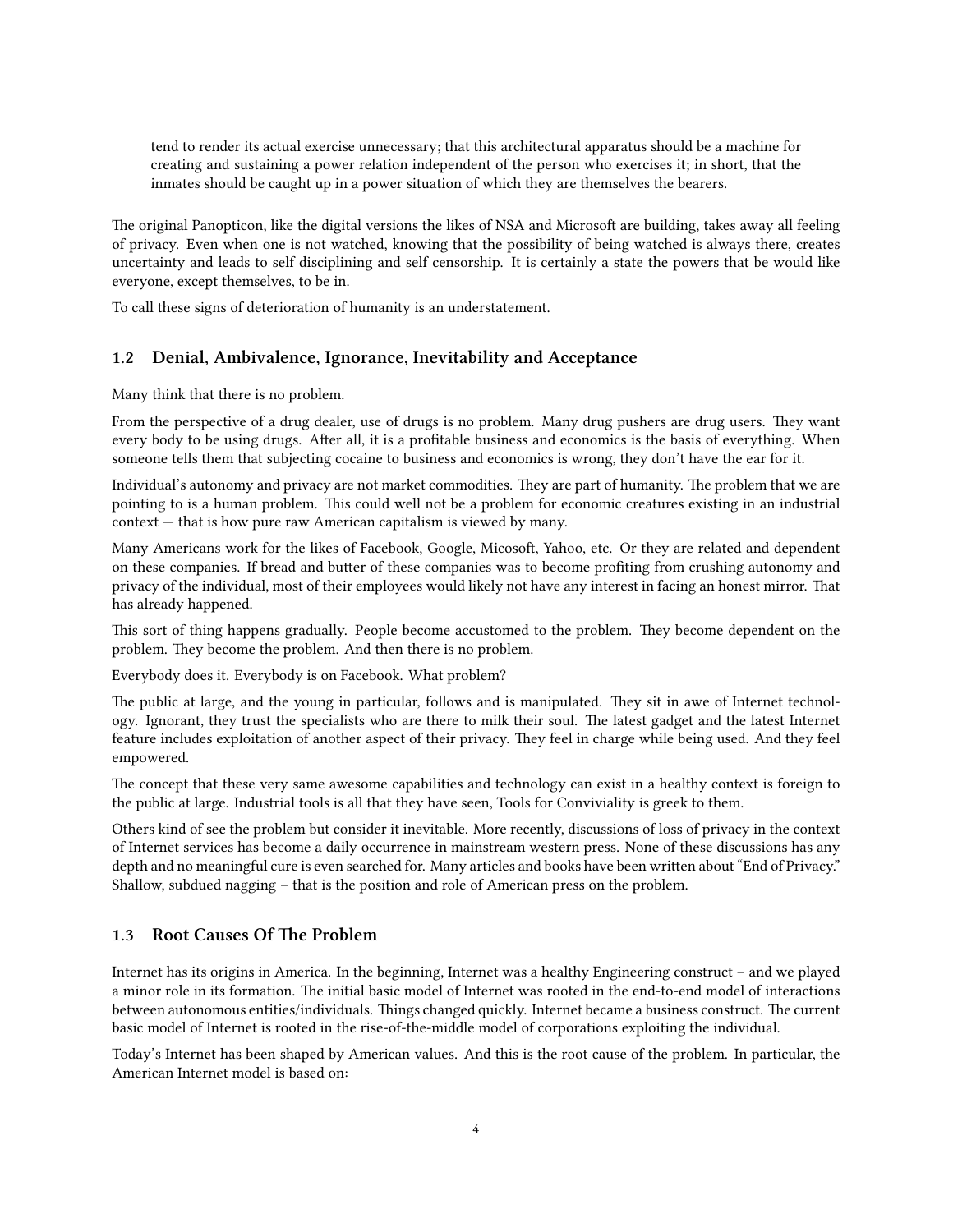- Supremacy of business and economics Leaving no room for societal, social, philosophical or moral considerations.
- Errant American copyright and patent law sourced from the US Constitution Ramification of such grave ownership mistakes are complex and long lasting. But, they can be even more harmful than the previous American ownership mistake – American slavery.
- Elimination or marginalization of role of Professions (Internet Engineering) in society.
- Corpocracy Where collaboration of Corporation and Government results in manipulation and control of the People.
- Over emphasis of individualism and personal freedom out of balance against mass manipulation of individuals by corporations and health of society and humanity.
- Uses of Internet as an instrument to exploit other societies and cultures.

These dynamics are such that American Internet model puts civilization in danger.

## <span id="page-8-0"></span>**1.4 Contours Of The Cure**

In order to cure this disease, we need to conceptualize it in its totality – that of a "Digital Ecosystem".

The Proprietary American Digital Ecosystem can not be fixed. Its dynamics are taking it to a particular eventuality – destruction of civilization and humanity.

Instead we need to erect an alternative digital ecosystem to stand against it.

The model of this healthy alternative digital ecosystem must be based on:

- Sanctity of autonomy and privacy based on just morality and principle.
- Ideology of guardianship of the Internet by the engineering profession.
- Full rejection of Western IPR.
- Correct/Healthy manner-of-existence of software and services.
- Tangible assertion of autonomy.
- End-to-End Inter-Autonomous Confidentiality.
- Audit Trail Protection and Traffic Flow Confidentiality.
- Recognition of independence of societies and cultures.
- Full consideration of business and economics.

Consistent with these, we put forward the "Libre-Halaal ByStar Digital Ecosystem".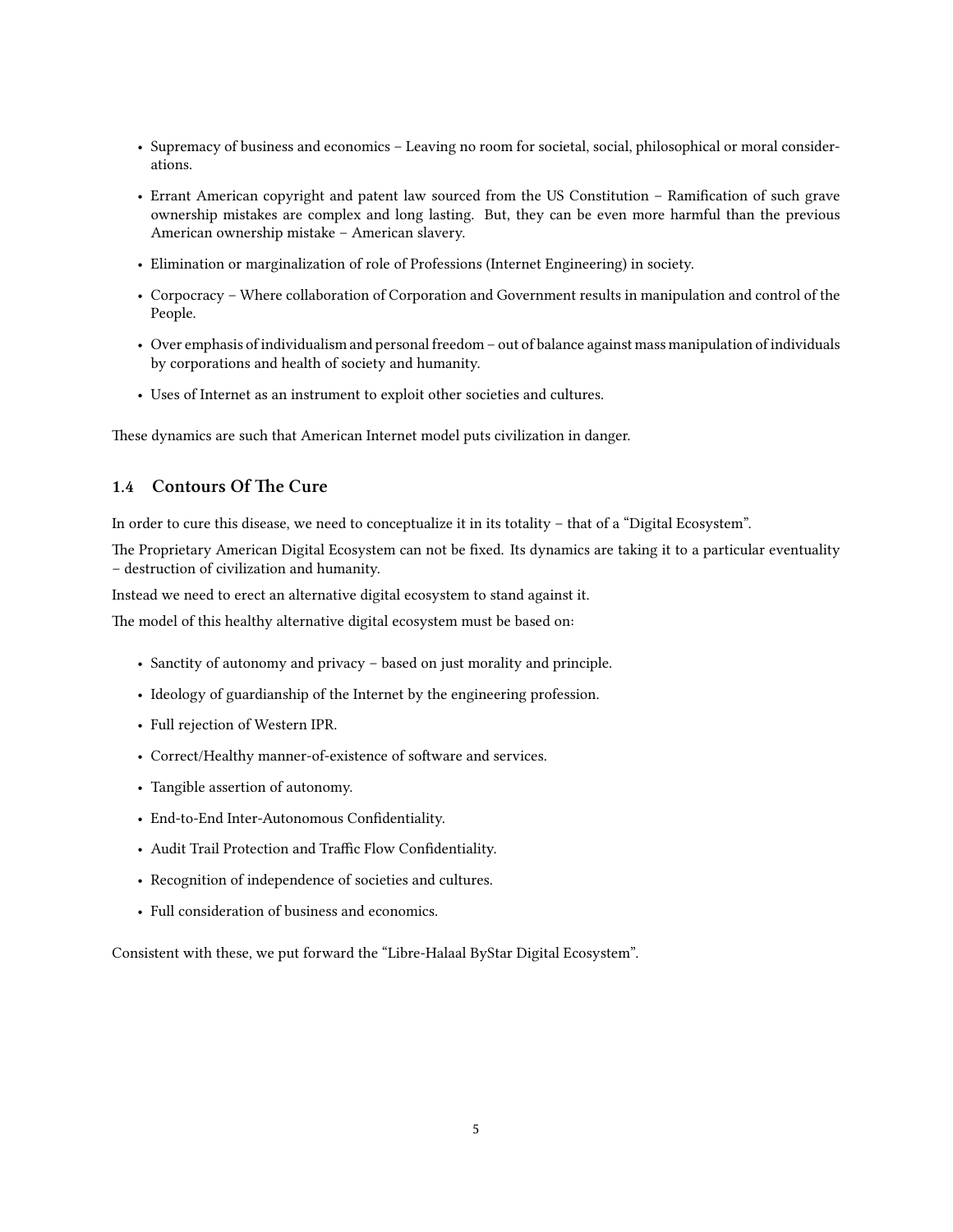# <span id="page-9-0"></span>**2 Overview Of Digital Ecosystems**

Our use of the term "Digital Ecosystem" is very broad and includes inter-related software, systems, services, content and societal frameworks including: philosophical, moral, societal, social, economic, business and legal practices – that shape it and are shaped by it.

Here we describe digital ecosystems in four parts.

#### **Ideology – Societal Frameworks:**

Digital Ecosystems exist within societal frameworks. Digital Ecosystems are shaped by societal norms and Digital Ecosystems shape people and society.

A very important aspect of societal framework which has immediate impact on shape of digital ecosystems are laws and models governing poly-existentials. Societal Agreements governing all that is digital (and more broadly poly-existentials) in the West is based on the IP regime. is has shaped the entirety of Western Digital Ecosystems.

#### **Software and Usage Environments:**

Software is the digital form that controls other digital forms. As such, it is the foundation of digital ecosystems.

#### **Internet Services:**

Internet Services consist of *software execution accessed through a network*. The fact that as such, software may no longer be in the immediate possession of the user, Internet Services are a distinct part of digital ecosystems.

#### **Information and Content:**

A primary purpose of digital ecosystems is to facilitate production and communication of information and content. In addition to the content itself, facilities and rules governing production, publication and access to content are a distinct part of digital ecosystems.

## <span id="page-9-1"></span>**2.1 Manner-Of-Existence Of Digital Ecosystems**

We then recognize two basic Manner-Of-Existence Of Digital Ecosystems.

**Proprietary Digital Ecosystems:** Governed by laws and models for Poly-Existentials which are:

- Rooted in the Western patent regime
- Rooted in the Western copyright regime
- Are internally opaque

**Libre Digital Ecosystems:** Governed by laws and models for Poly-Existentials which are:

- Consider knowledge as unownable and fully rejects the Western patent regime
- Considers the right to copy a basic human right and fully rejects the Western copyright regime
- Are required to be internally transparent

In practice, today there are two established models for the manner-of-existence of software.

1. The Proprietary Software Model.

This model is exemplified by Microsoft Windows. It is based on a competitive development model, and dominated by American companies. It is protected and rooted in the corrupt Western so-called Intellectual Property Rights regime, in particular the twin ownership mechanisms of patent and copyright. It is opaque and prevents software users from knowing what their software is doing. Its distribution is controlled by its producer.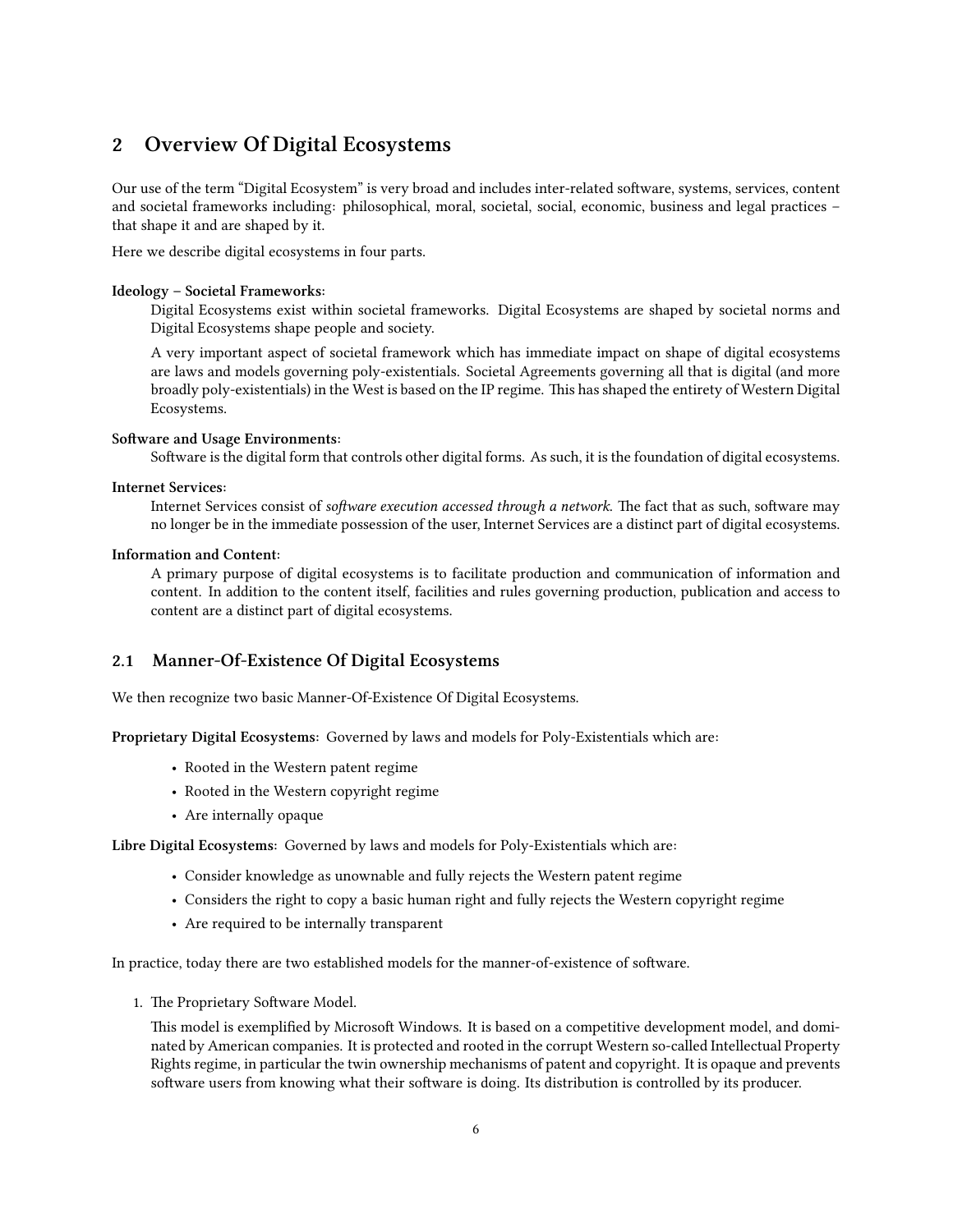2. The Libre-Halaal Software Model.

This model is exemplified by Debian GNU/Linux. It is based on a collaborative development model where software engineers worldwide work collectively to move the software forward. It rejects the corrupt Western so-called Intellectual Property Rights regime of patent and copyright. It is internally transparent and permits software users to know exactly what their software is doing. Its distribution is unrestricted.

Based on these two definitions we now analyze the current dominant "Proprietary American Digital Ecosystem" and the "Libre-Halaal ByStar Digital Ecosystem"

# <span id="page-10-0"></span>**3** The Proprietary American Digital Ecosystem

The broad label that we use for Internet services and software as it exists and is practiced today, is: "The Proprietary American Digital Ecosystem". We include the term American in this label not just because it is dominated by America, but because it is rooted in American values and American rules. The American purely economic model and widespread practices which are based on Western IPR regime has led to dominance of Internet by large American corporation and governance of the Internet through Corpocracy. These corrupt values and models are now being exported and forced on the rest of the world in the name of Internet.

e manner by which the Proprietary American Digital Ecosystem is shaped by American societal norms is multi-faceted. To better understand this, in Figure [1](#page-10-1) we provide a layered model.

<span id="page-10-1"></span>

Figure 1: The Proprietary American Digital Ecosystem (Layered Model)

The very same eight layers that are presented in [1](#page-10-1) are the basis of the layered model that we present as a moral alternative in Section [4](#page-12-0). Note that without recognizing and tackling the underlying root causes of the problems that the proprietary American digital ecosystem present, it is not possible to cure these problems. When the underlying nature of any public digital ecosystem is proprietary, it poses a danger to health of society.

In the following sections, we focus on specific aspects of the above layered model.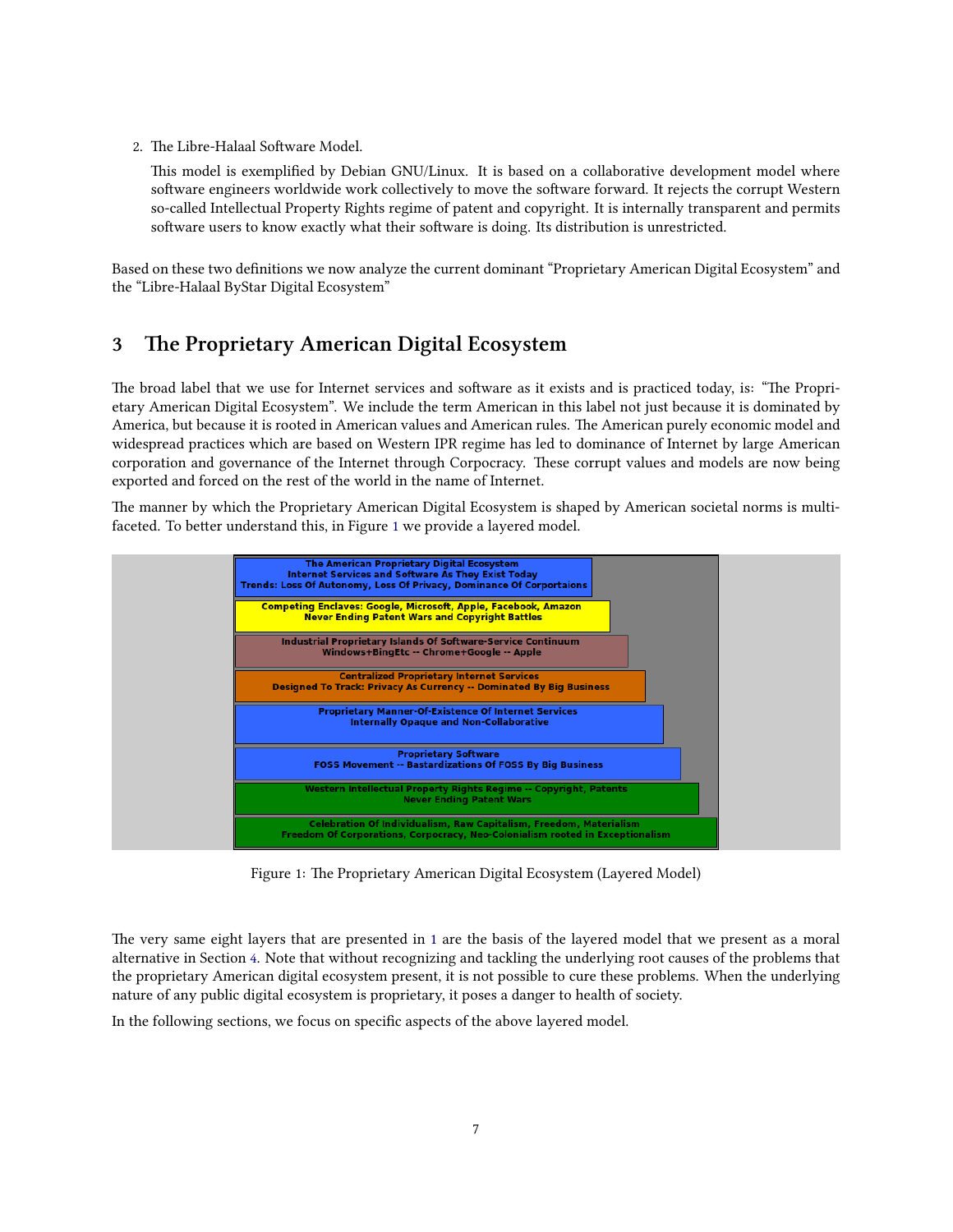# <span id="page-11-0"></span>**3.1 Competing Proprietary Digital Enclaves**

The Proprietary American Digital Ecosystem comprises of a number of competing Proprietary Digital Enclaves. The proprietary Microsoft digital enclave is one such example. The Microsoft enclave has had its roots in the proprietary software business and is now trying to bring in proprietary services. The proprietary Google digital enclave is an other example. The Google enclave has had its roots in the proprietary search business and is now trying to integrate with more software and services. Apple, Facebook and Amazon are examples of other American Digital Enclaves. What they all have in common is that they are all competing locked environment driven by Patent and Copyright laws. None of these enclaves were designed ab-initio to be digital environments for humanity. All of these enclaves exist primarily to generate profit for their owners.

This model of being governed by competing proprietary enclaves is normal and even desired by most Americans. The American medical system is similarly structured and so is the American food system. From the outside, many view Americans as purely economic creatures that exist in an industrial context who are fully committed to supremacy of money. While the proprietary American digital ecosystem my be fine for Americans, it may not be for the rest of the world. Bits are without border and this American disease has been spreading.

Ramifications of manner-of-existence of the proprietary digital ecosystem, matters in two important ways. It matters in terms of service functionality—what the service itself is actually doing. And it matters in terms of policy—what the service provider is doing.

## <span id="page-11-1"></span>**3.2 Ramifications On Service Functionality**

Regarding service functionality: existing proprietary services such as Google, Yahoo, YouTube, Facebook, Microsoft, Apple, and virtually every other service—these are strictly controlled assets of their owning companies, heavily defended by patents and copyright. The software that runs the service is closed, such that the true service functionality is unknown. This means that the user of the service you have no knowledge of what the service is actually doing behind the scenes. For example, you have no knowledge of what the service is doing with your personal information. Every item of information you provide to the service, either implicitly or explicitly—every communication, every search query, every website visited, every mouse click—can be used by the service provider for unknown purposes, without your knowledge or consent.

#### <span id="page-11-2"></span>**3.3 Ramifications On Service Policy**

Regarding policy: in principle, the service provider's actions are constrained by the Service Agreement (Terms of Use, Privacy Policy, etc.) between the provider and user. However, these agreements are drafted by the provider's corporate lawyers, consist of sophisticated legalese that few users read, and are heavily biased towards the interests of the provider. In particular, they are drafted without any formal representation or advocacy for the interests of the user.

Proprietary services are operated by corporations whose actions are driven purely by profit. This is the single ultimate purpose of the proprietary service provider, to which all other considerations come secondary. In particular, both functionality and policy are dictated wholly by this purpose, with no concession towards the interests of the individual user or the general public welfare, beyond what contributes directly or indirectly to profit.

This closed, profit-motivated and -dominated Internet services model represents severe endangerment to critical civil liberties such as privacy, freedom of information, and freedom of speech.

The existing proprietary regime leads to the wrong manner-of-existence for software and the wrong model for provision of Internet services. Wrong in that it allows control of the service by the provider, and exploitation of the user's data, in a way that is detrimental and unknown to the user. The solution to this is an entirely different model for Internet services, where service ownership is placed squarely in the public domain.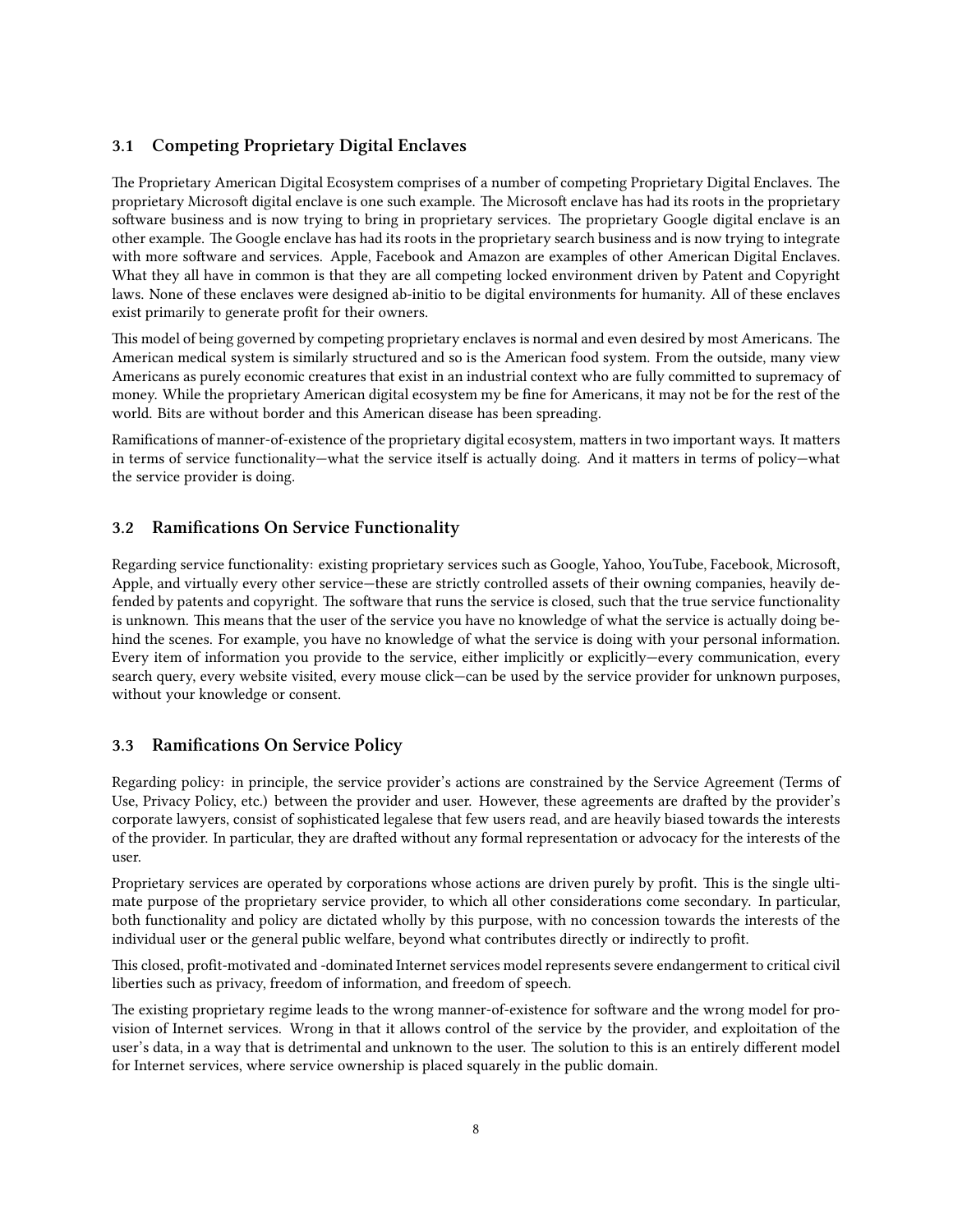# <span id="page-12-0"></span>**4 e Libre-Halaal ByStar Digital Ecosystem**

The Libre-Halaal By\* Digital Ecosystem model is fundamentally different in every respect.

In terms of ownership, there is no ownership: Libre-Halaal Services are a communal public resource, with no patent, copyright or secrecy barriers to free access and usage by anyone.

In terms of functionality, the software is open, so the services are completely transparent in operation. This transparency allows professional oversight by the engineering community, to verify the integrity of the service, ensuring that it in no way violates the interests of the user or the general public welfare.

And in terms of policy, operation of the service is governed by a social contract, drafted with full representation and advocacy for the individual user and the general public welfare.

The Libre model thus fully guarantees the critical civil liberties that are endangered under the proprietary model.

By\* Federation of Autonomous Libre Services are Internet Application Services that are internally transparent and focus on preservation of user's privacy and autonomy. By\* stands against Facebook/Google/Yahoo/MSN/iCloud the same way that Linux stands against Microsoft Windows.

This is very different from existing Internet services capabilities. The Internet landscape of today has arisen in a highly disorganized, unstructured way, driven by a multitude of uncoordinated commercial ventures. The existing services capabilities have been built in a completely ad hoc manner, based on immediate business expedience, rather than any sort of coherent design. The result is the Internet Services industry as it appears today: a multiplicity of functionally isolated, incompatible services. And while this may not be apparent to the everyday user, having never experienced anything different, this limits the capabilities of Internet services in many ways.

By\* is the model for a new generation of unified Internet services, far superior to the uncoordinated mishmash of services that exists today. It is designed for consistent, uniform interoperability across all types and manners of service usage. By\* is the Internet services industry, done right.

We now present an overview of our work and the contours of ByStar in 4 regards – Ideology, Model, Capabilities and Economics.

# <span id="page-12-1"></span>**4.1 ByStar Ideology**

A very important aspect of societal framework which has immediate impact on the shape of digital ecosystems are laws and models governing poly-existentials (knowledge, ideas, information, the digital domain). Societal Agreements governing all that is digital (and more broadly poly-existential) in the West is based on the IP regime. This has shaped the entirety of Western Digital Ecosystems.

In contrast, ByStar is ab-initio driven by the ideology that morality and health of society should be the foundation of the ByStar digital ecosystem.

The two green layers at the bottom are philosophical, moral and societal. Their scope is wider than the moral digital ecosystem that we are after. Generally speaking, they are not the domain of engineers. They are the domain of ethicists, philosophers and sociologists.

The blue layers are philosophical, moral, societal, social and engineering aspects of digital ecosystems that require direct involvement of engineers.

#### <span id="page-12-2"></span>4.1.1 Halaal and Haraam and The Libre-Halaal Label

Our focus as engineers is to build the right thing.

We introduce the sensitive and potent word "Halaal." We define this in the document titled: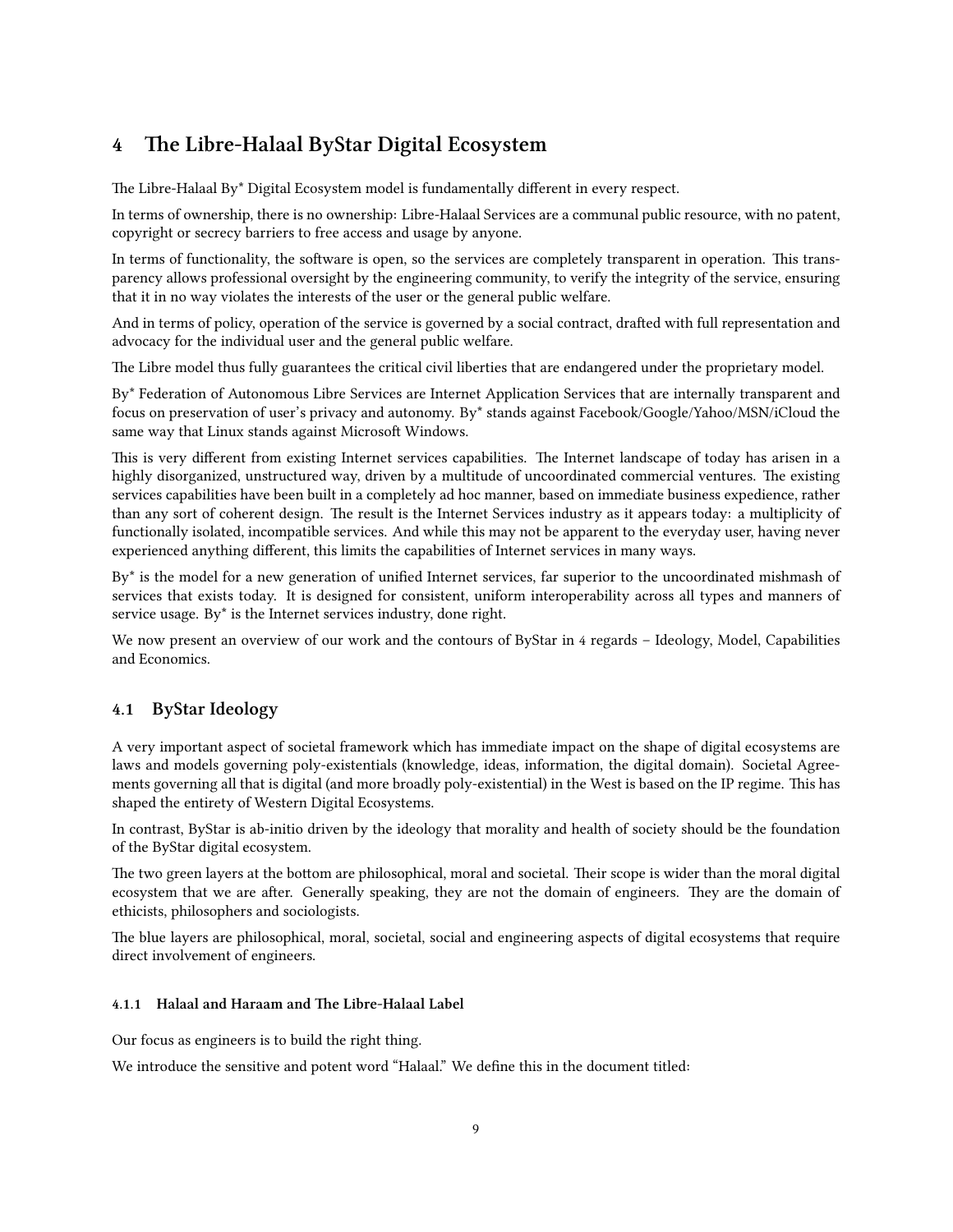**Introducing Halaal and Haraam into Globish Based on Moral Philosophy of Abstract Halaal** http://www.by-star.net/PLPC/120039 - [\[4](#page-32-1)]

We precisely define what we mean by "Halaal" and "Haraam" and the explicit context and scope of the "Libre-Halaal" label. We use the word Halaal carefully and consistently to emphasize that our work is anchored in morality.

Briefly, philosophical halaal is "manifestation" of "moral sensibilities" relevant to a specific topic where "the set of actions" map to "right." And, philosophical haraam is "manifestation" of "moral sensibilities" relevant to a specific topic where "the set of actions" map to "wrong."

In the "Libre-Halaal" label, Libre indicates that:

- 1. The scope of consideration of Halaal is manner-of-existence of poly-existentials.
- 2. We reject the Western IPR regime. That the natural right to copy and the natural right to apply knowledge are the basis of our ideology.

Halaal indicates that:

- 1. We are rooted in philosophy and morality Not just economics.
- 2. For each form of poly-existential, the manner-of-existence that permit Professions to safeguard society and humanity are the Halaal manner-of-existence for that poly-existential.

#### <span id="page-13-0"></span>4.1.2 Guardianship Of Internet By The Engineering Profession

In ByStar ideology, it is the responsibility of the Internet engineering profession to preserve autonomy and privacy of the individual and health of social and societal interactions.

In order for the engineering profession to fulfill these responsibilities, certain societal agreements with respect to the manner-of-existence of software and Internet services need to be in place. We use the "Libre-Halaal" label to express the required societal agreements.

In the Proprietary American Ideology, there is no Internet engineering profession responsibility – engineers are instruments of business. Profit is the prime directive. As a result, manner-of-existence of software and Internet services is closed and restricted (proprietary), rooted the Western IPR Regime.

We draw a clear distinction between what Software Internet Engineering Profession means in the context of the Proprietary American Digital Ecosystem and what it means in the context of the Libre-Halaal ByStar Digital Ecosystem.

#### <span id="page-13-1"></span>**4.1.3 Nature Of Poly-Existentials: Basis For Abolishment Of Western IPR Regime**

Central to our ideology and approach is full rejection of the Western so-called Intellectual Property Rights regime of copyright and patents.

In a document titled:

**e Nature of Poly-Existentials: Basis for Abolishment of The Western Intellectual Property Rights Regime** [hp://www.by-star.net/PLPC/120033](http://www.by-star.net/PLPC/120033) — [\[13\]](#page-33-0)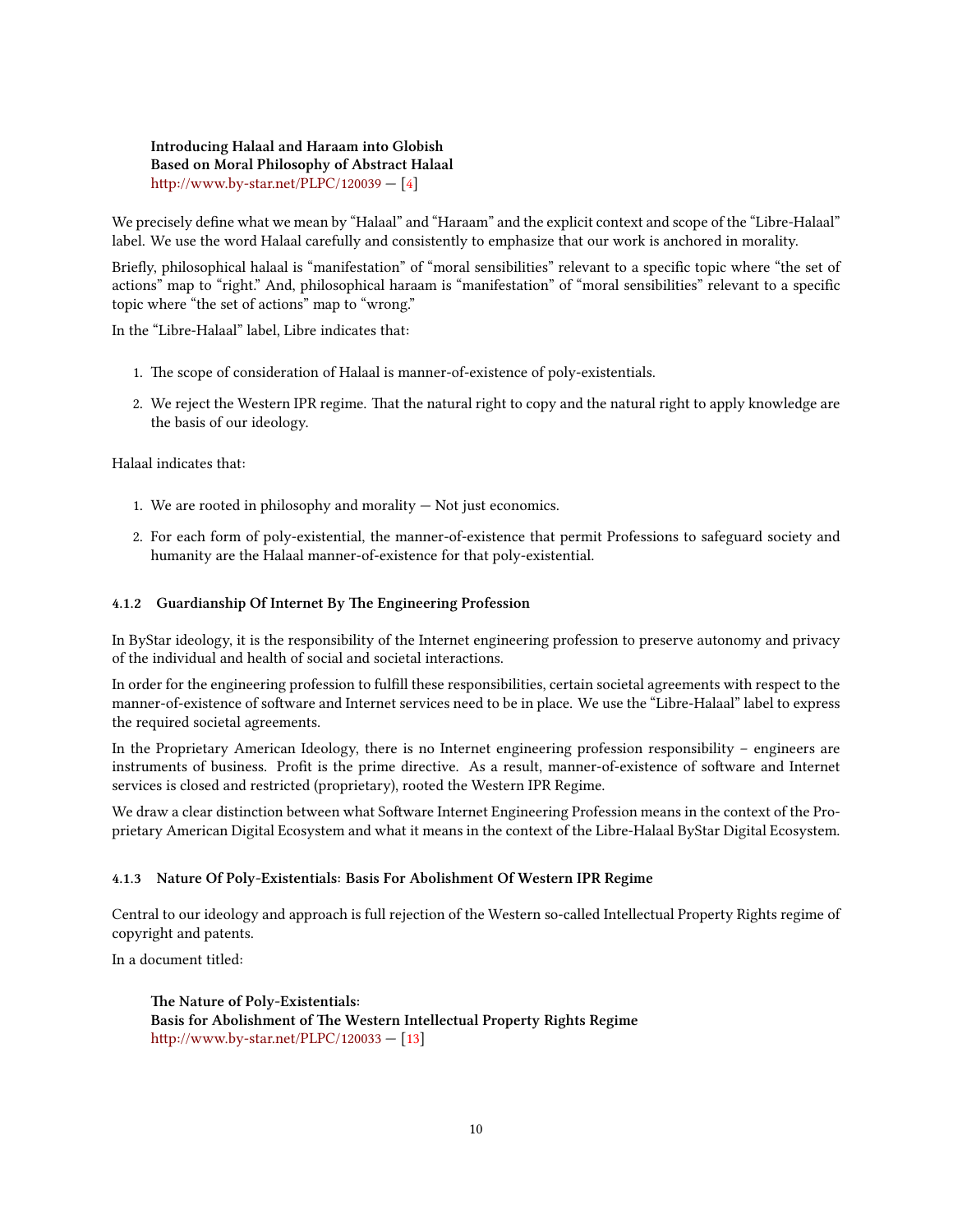We analyze and discredit the Western Intellectual Property Rights regime based on the inherent nature of what it seeks to control and restrict – poly-existentials: all that can be learned and remembered and all that is digital.

Poly-Existentials are poly-possessable. Assignment of restrictive ownership to what is poly-possessable is in conflict with nature.

The Western Intellectual Property ownership regime is in conflict with nature, it does not serve the ideal intended purpose of societal regulations, i.e. to balance rights equitably among conflicting constituencies. On the contrary, it has the effect of enriching a minority of powerful vested interests, to the very great detriment of society at large. The detrimental effects include the obstruction of engineering creativity, a distortion of the competitive business environment, and denial of the benefits thereof to the public.

Many societies fully reject the basic concept of patents and copyright. Yet, the Western Intellectual Property ownership regime is portrayed by Westerners as universal and global. Since poly-existence and digital entities are inherently not restricted by borders, the nature of global Internet demands rejection of the Western Intellectual Property ownership regime.

#### <span id="page-14-0"></span>**4.1.4 Libre-Halaal Soware – Halaal Manner-Of-Existence Of Soware**

Next we focus on the correct manner-of-existence of software.

We do this in a document titled:

Libre-Halaal Software **Defining Halaal Manner-Of-Existence Of Software** http://www.by-star.net/PLPC/180044 - [\[12\]](#page-32-2)

Our definitions for Halaal manner-of-existence of software and Internet service are concrete and precise. These definitions are similar to the "Free Software" and "Open Source" definitions but are distinct. As engineers, our legitimacy for addressing this topic is our responsibility to the engineering profession and the engineering profession's responsibility to society.

We have created the http://www.HalaalSoftware.org site for further cultivation of the concept of Libre-Halaal Software.

#### <span id="page-14-1"></span>**4.1.5 Libre-Halaal Services – Halaal Manner-Of-Existence Of Internet Services**

We then introduce the concept of "Libre-Halaal Services" and describe the model for guaranteeing internal transparency of Internet application services in a collaborative environment.

In the document titled:

**Libre-Halaal Services: Defining Halaal Manner-Of-Existence Of Internet Application Services A non-proprietary model for delivery of Internet services** [hp://www.by-star.net/PLPC/180045](http://www.by-star.net/PLPC/180045) — [\[11\]](#page-32-3)

We have formulated a radically new, non-proprietary model for delivery of Internet services.

Libre Services are an extension of the principles of Libre-Halaal software into the Internet services domain. They are Internet services that can be freely copied and reused by anyone. The Libre Services model exists in relation to the proprietary Internet services model of Apple, MSN, Yahoo and Google, in an analogous way to how GNU/Linux exists in relation to Microsoft Windows.

We have created the http://www.LibreServices.org site for further cultivation of the concept of Libre-Halaal Services.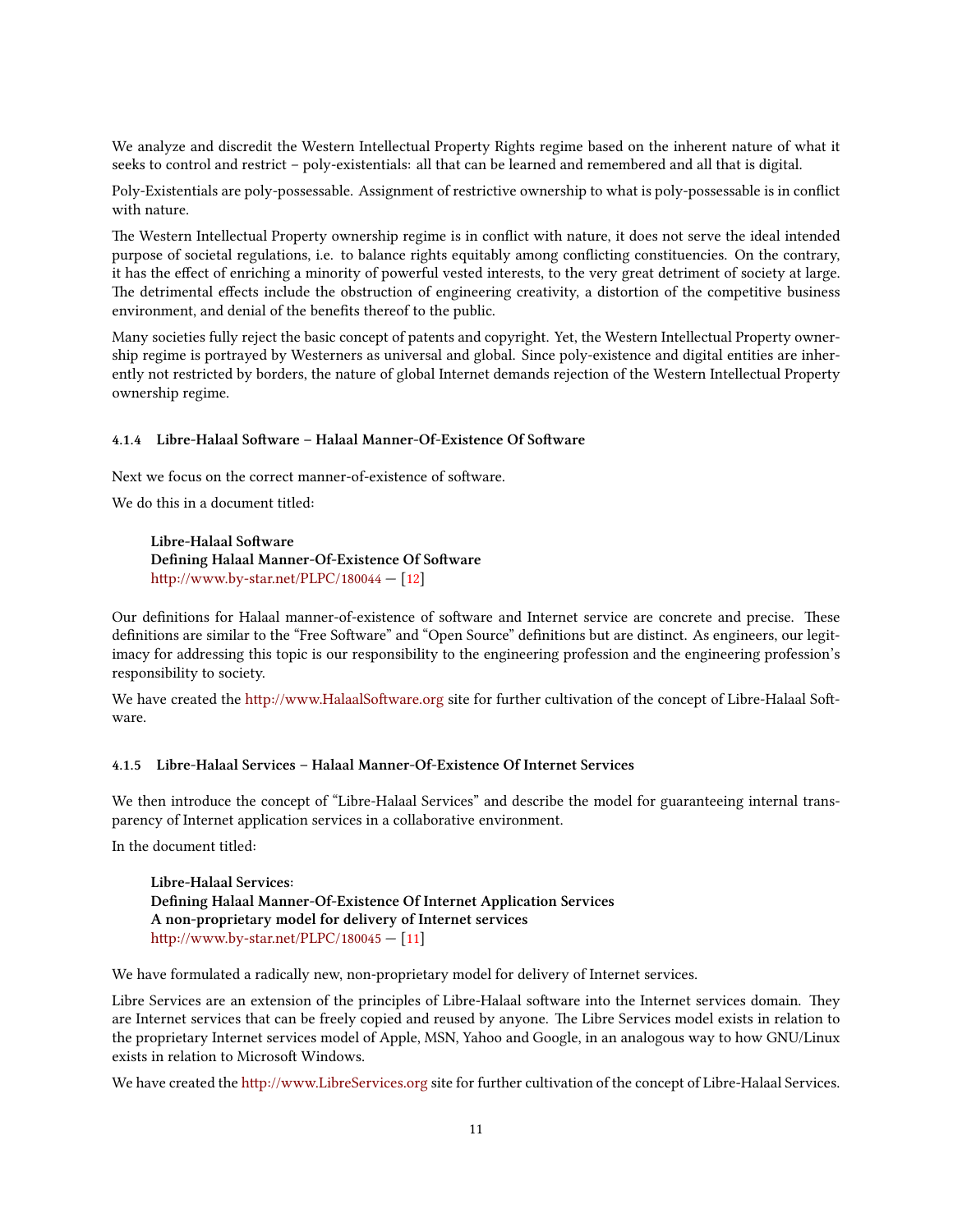# <span id="page-15-0"></span>**4.2 ByStar Applied Model Of Federations of Autonomous Libre-Halaal Services**

In addition to being Libre-Halaal, ByStar is based on the Unified Autonomous model.

e Internet Services industry has arisen in a highly disorganized, unstructured way, driven by a multitude of uncoordinated commercial initiatives. The various industry capabilities have been built in an ad hoc manner, based on immediate business expedience, rather than by any sort of overarching engineering design. The result is the Internet Services industry as it exists today: chaotic, non-collaborative, uncoordinated, and falling far short of its true potential.

In contrast to this, the ByStar Digital Ecosystem is based on a coherent, collaborative, scalable, generalized Internet Services model.

Together, the Libre-Halaal Services and By\* models have enormous implications. The Libre Services development model, and the By\* unified services model, can transform the Internet completely, from the proprietary and ad hoc model of today into something far more powerful.

The realization of this potential is large, complex and ambitious. It is far too large in scope to be accomplished by any one company acting alone, but instead can only be accomplished as a coordinated industry-wide effort. But the ByStar Libre-Halaal Services model enables precisely the necessary large-scale, distributed, cooperative effort.

In the document titled:

**e ByStar Applied Model Of Federations of Autonomous Libre-Halaal Services** http://www.by-star.net/PLPC/180015  $-$  [\[5](#page-32-4)]

We provide an overview of the model and design of ByStar Federation of Autonomous Services.

Based on this model and structures, ByStar services can consistently grow and interact with other ByStar services to provide a rich and healthy environment.

#### <span id="page-15-1"></span>**4.2.1 The ByStarEntity Concept**

By\* is based on a set of key abstractions, representing the major real-world entities that must be represented within a generalized web structure. These entities include such things as individual persons, businesses, physical locations, and events. For each such entity we have defined the structures and conventions required to represent, instantiate and name that entity in a unified, consistent way, and at a very large scale. We have then defined the major classes of services required to manage these entities, and to allow highly generalized interactions within and among each other.

In the ByStar applied model, a real-world entity type (for example individuals or a physical locations) maps on to a ByStarEntityType. A real-world entity instance maps on to a ByStarEntity All ByStar services are anchored in ByStarEntity.

ByStarEntityTypes are structured hierarchically in a tree. ByStarEntityType is either a ByStarAutonomousEntityType or a ByStarControlledEntityType.

ByStarAutonomousEntityType and ByStarControlledEntityType are either Classified or UnClassified.

Each ByStarEntityType is identified by a ByStarEntityTypeId.

In this structure, persons identified by their name, are represented as:

ByStarEntityTypeId=ByStarEntityType.ByStarAutonomousEntityType.Classified.Person.ByName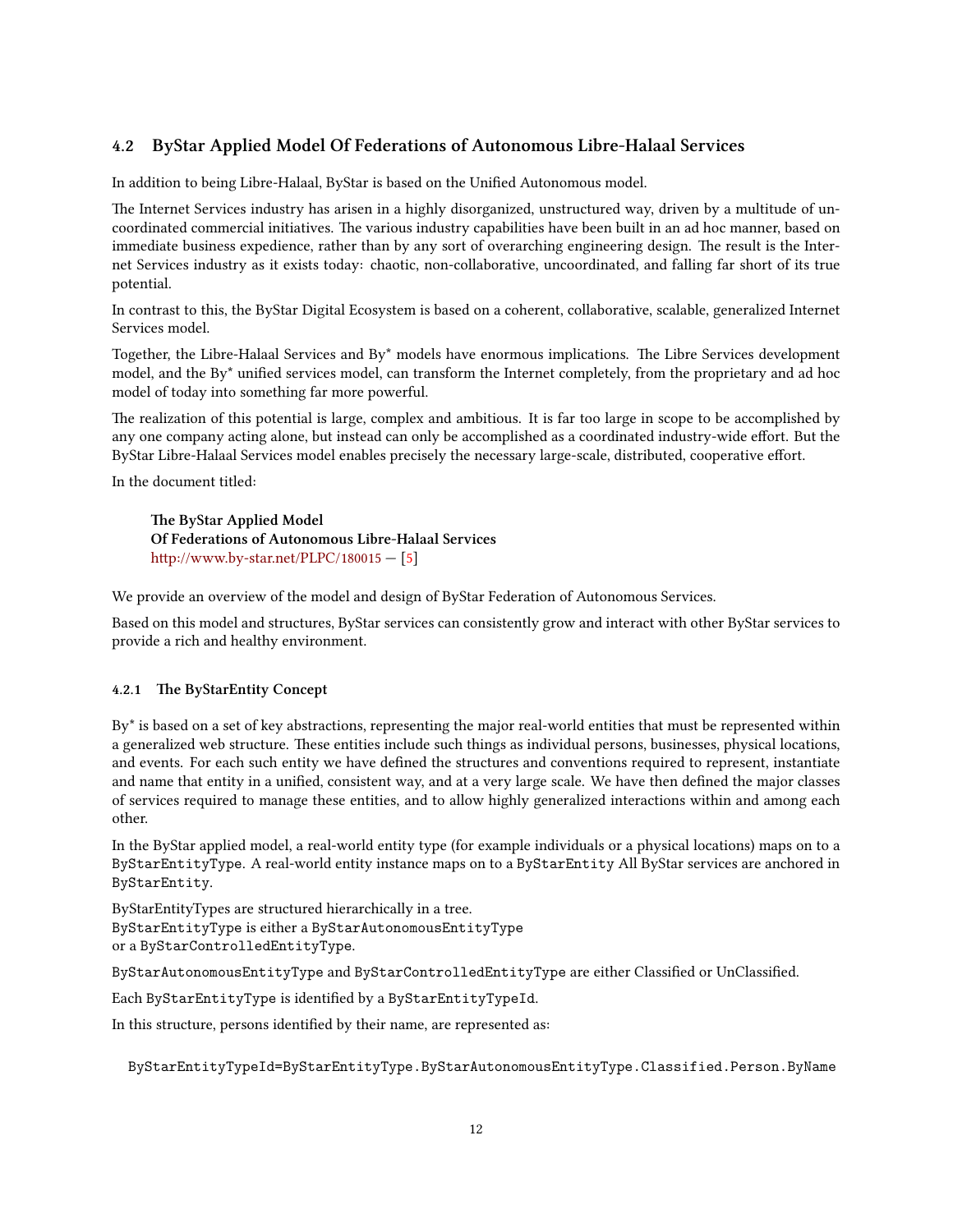Each ByStarEntity (an instance) is identified by ByStarEntityId.

A ByStarEntityId is structured as:

#### ByStarEntityId=RegistrarId+ByStarEntityTypeId+InstanceId

All ByStarEntityIds are unique. The InstanceId is assigned by the RegistrarId.

Each ByStarEntity can be activated within a ByStarAutonomyAssertionVirtualMachine. The representation of a ByStarEntity in a ByStarAutonomyAssertionVirtualMachine is called a ByStarServiceObject.

A ByStarServiceObject maps to a Unix account and a user-id.

The ByStarServiceObject can have any ByStarServiceCapability

that ByStarAutonomyAssertionVirtualMachine offers.

Any ByStarServiceCapability can be bound to and exposed through a registered domain name.

Currently, ByStarServiceCapability is one of the capabilities enumerated in figure ??.

Based on the above structures, ByStar services can consistently grow and interact with other ByStar services to provide a rich and healthy environment.

#### <span id="page-16-0"></span>**4.2.2 Autonomous Libre Services**

ByStar services are structured in two layers. (1) Autonomous Libre Services and (2) Federated Libre Services.

An Autonomous Libre Services is a Libre Service where the primary user of the service is the "owner" of the service. e concept of Autonomous Libre Services focuses on preserving privacy by providing control over information to users with safe guards of functional transparency, information portability and non-retention controls. Formal definitions are provided in Defining Halaal Manner-Of-Existence Of Software – And Defining Halaal Internet Application [Services](http://www.persoarabic.org/PLPC/120041)

Each autonomous Libre-Halaal service is anchored in a ByStarEntity and can offer any of the ByStarServiceCapabilities.

In Figure **⁇** we present the way that Autonomous Libre Service, Federated Libre Services and User Environments are structured.

#### <span id="page-16-1"></span>**4.2.3 Federated Libre Services**

Autonomous services may wish to engage in end-to-end interactions with other autonomous services. But in order to facilitate such interactions, involvement of some intermediary services may be needed.

We refer to such enabling intermediary services as **federated services**, and we refer to the association of a federated service plus its subscribing autonomous services as a **federation of autonomous services**.

The concept of Federated Libre Services is layered above Autonomous Libre Services and focuses on interactions amongst Autonomous Libre Services and facilitation of information aggregation amongst Libre Services.

An example of a federated service for information aggregation is ByTopic.org where autonomously published content (documents/music/video) is optionally centrally republished – autonomous and federated publication are fully consistent.

#### **Federated Libre Services: Definitional Criteria**

1. Service Transparency – Libre Services: Definitional Criteria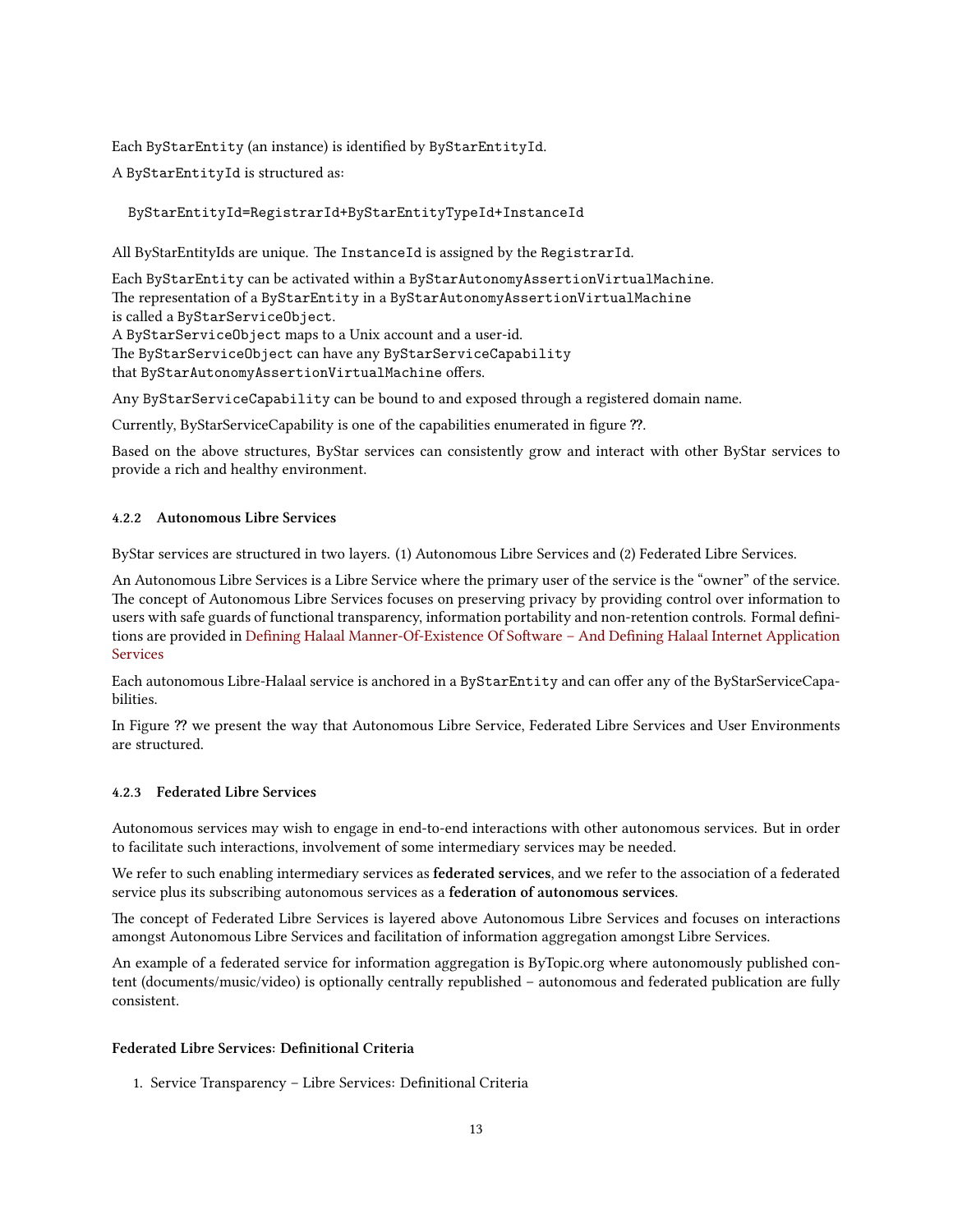- 2. Service Portability Libre Services: Definitional Criteria
- 3. Public Data Designated By Autonomous Libre Service
- 4. Safeguards of Private Data and Non-Retention of Data on command
- 5. Logs confidentiality and transparency
- 6. Based on Facilitation of End-To-End Interactions

#### <span id="page-17-0"></span>**4.2.4 ByStar Convivial User Environments – Blee and BxGnome**

Users experience ByStar Services through ByStar User Environments.

ByStar services can be accessed in a variety of ways. In addition to the traditional browser based model, ByStar provides for rich and deep Software-Service integration.

Initially we are focusing on two convivial,[[3](#page-32-5)], User Environments for ByStar.

Blee (ByStar Libre Emacs Environment) is a layer above Emacs that integrates ByStar platform (Debian GNU/Linux) capabilities into Emacs and provides for integration with ByStar Services.

An overview of this User Environment is provided in:

**Blee and BxGnome: ByStar Software-Service Continuum Based Convivial User Environments** http://www.by-star.net/PLPC/180004 - [\[6](#page-32-6)]

The deep integration between Libre-Halaal Software and Libre-Halaal Internet Services creates a Libre-Halaal Software-Service continuum, far superior in capability to any Proprietary/Haraam Software/Service combination.

#### <span id="page-17-1"></span>**4.2.5 ByStar Content Generation and Content Publication Facilities**

ByStar offers a rich environment and a number of facilities for content generation.

Autonomous Content Publication facilities are a well established feature of ByStar.

In the document titled:

**ByStar Content Production and Publication Facilities** [hp://www.by-star.net/PLPC/180038](http://www.by-star.net/PLPC/180038) — [\[9](#page-32-7)]

we describe capabilities and features of ByStar content generation facilities and ByStar autonomous content publication facilities.

Autonomous self publication can then be augmented by information aggregation federated services such as ByTopic, ByContent and BySearch.

#### <span id="page-17-2"></span>**4.3 ByStar Architecture Principles**

The ByStar Digital Ecosystem is driven by a set of engineering architecture principles. We summarize some here.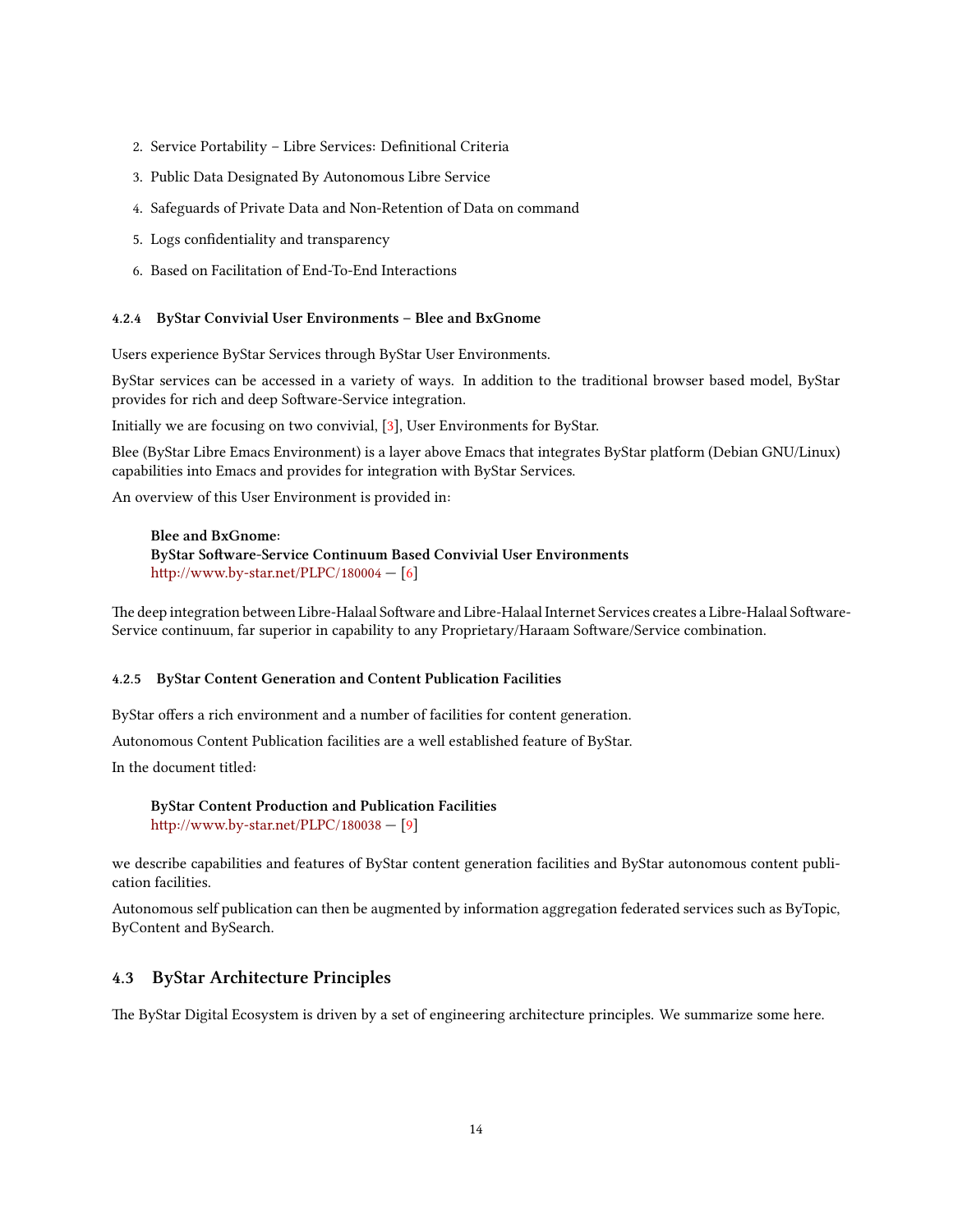#### <span id="page-18-0"></span>**4.3.1 Tools For Conviviality**

Our primary criteria for software component selection and service design is "conviviality".

By conviviality we refer to the concept of "Tools for Conviviality" as Ivan Illich introduced it.

In the document titled:

**Introducing Convivial Into Globish** http://www.by-star.net/PLPC/120044

we introduce the concept of "Convivial" into Globish.

Briefly, in Illich's words:

Tools are intrinsic to social relationships. An individual relates himself in action to his society through the use of tools that he actively masters, or by which he is passively acted upon.

To the degree that he masters his tools, he can invest the world with his meaning; to the degree that he is mastered by his tools, the shape of the tool determines his own self-image. Convivial tools are those which give each person who uses them the greatest opportunity to enrich the environment with the fruits of his or her vision. Industrial tools deny this possibility to those who use them and they allow their designers to determine the meaning and expectations of others. Most tools today cannot be used in a convivial fashion.

The dynamics of the Proprietary American Digital Ecosystem are such that they produce industrial tools.

e Libre-Halaal ByStar Digital Ecosystem is designed to fully reside in the Libre-Halaal-Convivial quadrant. [\(More](http://www.by-star.net/PLPC/120044) On This.)

#### <span id="page-18-1"></span>**4.3.2 ByStar End-To-End Philosophy – vs Rise of the Middle**

The dominant model of interaction between people and the model of access to information in the Proprietary American Digital Ecosystem is the centrally controlled Rise-of-the-Middle model – which puts the service provider at the center of all interactions so that it can exploit user and traffic information.

The ByStar model, in contrast is end-to-end oriented based on the following principles:

- Make Services Autonomous Whenever Possible (peer-to-peer oriented)
- Invest and Focus on End-to-End communications facilities amongst Autonomous Libre Services
- When a Federated Service functions as an intermediary, limit its role to the bare essential of hooking the two ends. Thereafter, communications can be end-to-end.

#### <span id="page-18-2"></span>4.3.3 Choice Of Software Components

The free software movement is a flourishing creative environment, generating a constant stream of new and better software packages, duplicating and surpassing the capabilities of an ever-increasing portion of proprietary software territory. Indeed for any particular item of functionality, there are typically multiple alternative free software packages available.

In this environment the model for implementation of By\* service functionality is not one of original software development. Rather it is a process of intelligent selection and integration of functional components from the free software creative environment.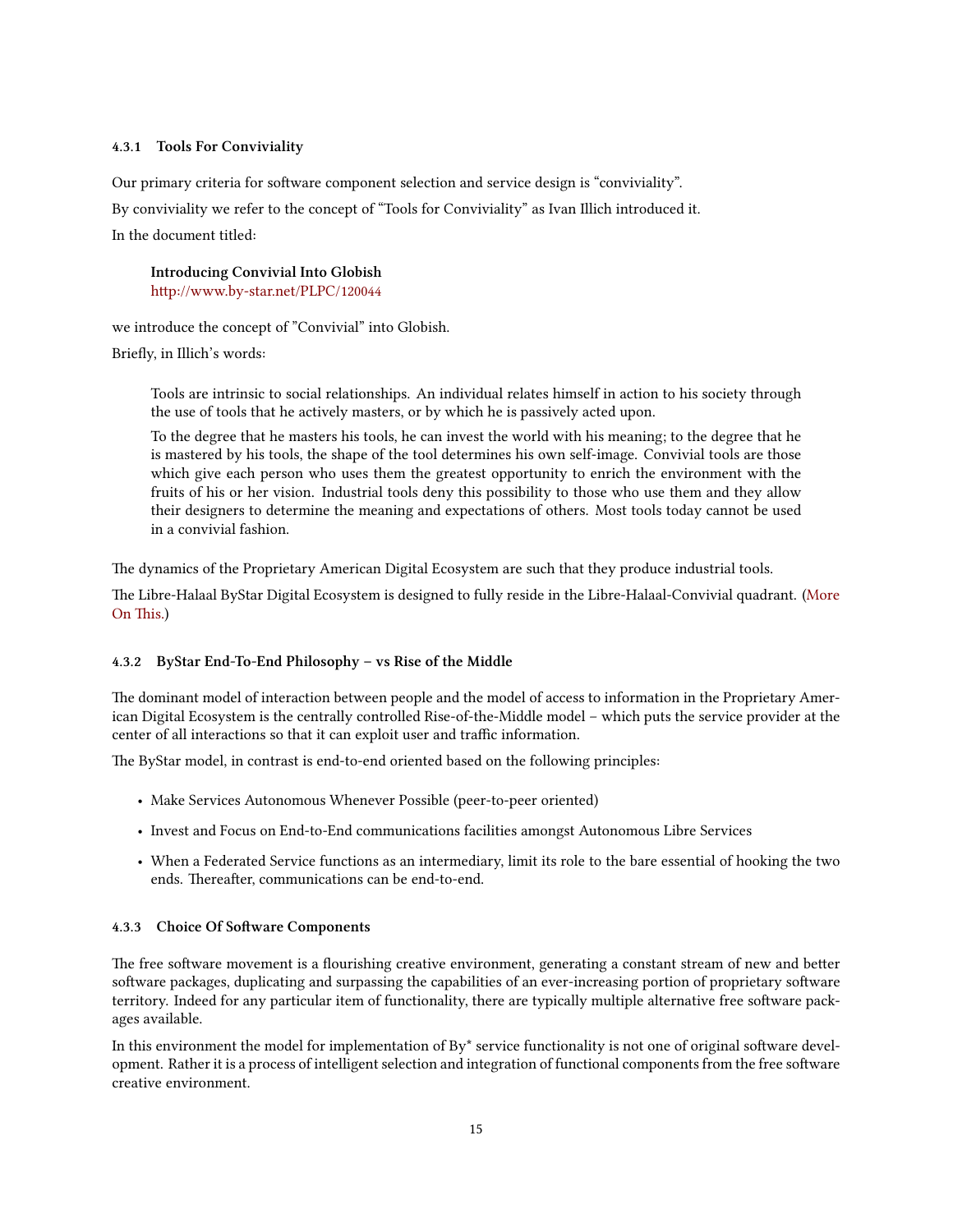So in creating By\* our task has not been to write functional software components—in fact we have written almost none. Our main task has been to make careful engineering choices among the available free software components, and integrate these properly into the By\* framework. In making these choices we consider not just the features and capabilities of each software component, but also the compatibility of the component within the overall  $By^*$ architecture.

The main considerations in our choice of software components have been:

- Conviviality
- Scalability
- Libre-Halaal Mainstreamness
- ByStar Consistency

Virtually all the initial By<sup>\*</sup> service functionality has been created this way. The following are some of the basic By<sup>\*</sup> features that have been included by this process:

- Debian GNU/Linux.
- Base: djbdns, daemontools, ucspi, multilog, …
- Mail: qmail, courier, spamassassin, ezmlm, …
- Web: apache, zope, plone, geneweb, squirellmail, …

We will continue to select and incorporate additional software packages as these materialize within the free software environment. We will not create, so much as we will harvest. Or to paraphrase the common industry dictum: *Good programmers write good software; great programmers reuse and integrate.* 

This is the extraordinary power, and magic, of free software: the ability to take things and reuse them at extremely low cost. This is what has allowed a small consulting company in Bellevue to create the beginnings of something that can eventually displace MSN and Google.

## <span id="page-19-0"></span>**4.4 ByStar Central**

The basic design of ByStar is very distributed. Services are generally autonomous and interactions are usually endto-end.

This means that ByStar is centrally light. But there are some fundamental and infrastructural and foundational organizations and services that are required at the center of ByStar.

The following infrastructure and foundational organizations have been put in place towards administration, guardianship, direction setting and facilitation of collaboration and growth of ByStar.

#### <span id="page-19-1"></span>**4.4.1 e Free Protocols Foundation – non-profit, non-proprietary**

[Free Protocols Foundation](http://www.freeprotocols.org/) is the non-profit legal entity that facilitates development, maintenance and administration of ByStar.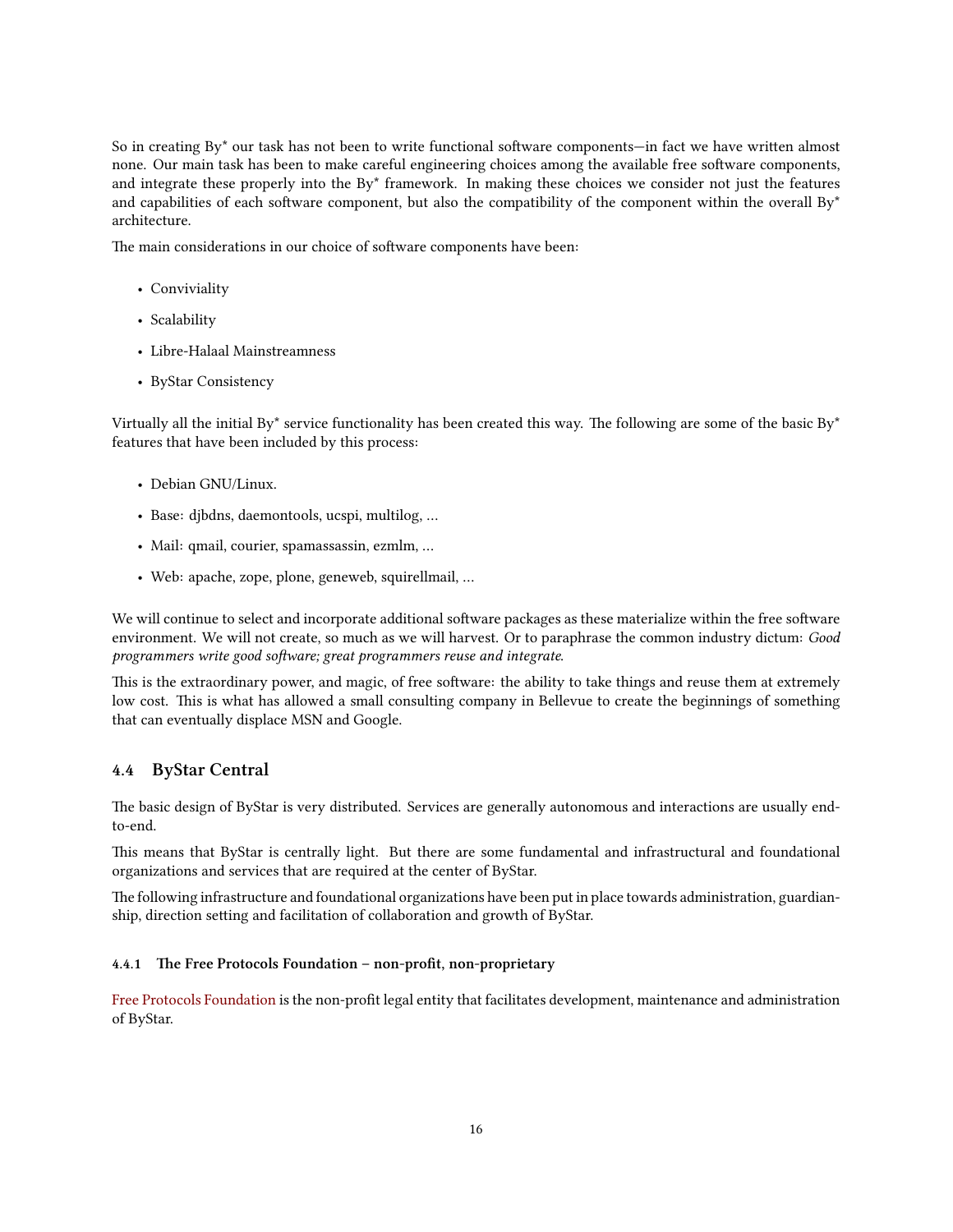#### <span id="page-20-0"></span>**4.4.2 Neda Communications, Inc. – for-profit, non-proprietary**

[Neda Communications, Inc.](http://www.neda.com/) is the for-profit legal entity that has developed Libre-Halaal ByStar Services. The core of ByStar software is subject to the Affero v3 General Public License and also the Neda Commercial License (dual licensed). Neda plans to profit from widespread usage of The Libre-Halaal ByStar Digital Ecosystem in a variety of ways.

#### <span id="page-20-1"></span>**4.4.3 LibreCenter.net**

[LibreCenter.net](http://www.LibreCenter.net/) is Neda's data center. It is distinct and different from other data centers in that is built purely on Libre-Halaal Software. At this time most ByStar Services are hosted at Libre Center.

#### <span id="page-20-2"></span>**4.4.4 BySource.org**

[BySource.org](http://www.BySource.org/) is the Software Distribution Center for ByStar software in source form.

#### <span id="page-20-3"></span>**4.4.5 ByBinary.org**

[ByBinary.org](http://www.ByBinary.org/) is the Software Distribution Center for ByStar software in binary form.

#### <span id="page-20-4"></span>**4.4.6 ByStar Name and Number Assignment Authority**

ByStar Name and Number Assignment Authority, is under the auspices of the Free Protocols Foundation and is responsible for central assignment of names and numbers for ByStar services.

# <span id="page-20-5"></span>**4.5 Current ByStar Services and Capabilities**

ByStar Services are vast in scope. They are designed to be ever growing. Basic structures of ByStar is in place and many services are built or are partially built. The Libre-Halaal Services collaborative framework allows for ByStar to grow dynamically.

Here we provide a summary of where ByStar services stand today.

A snap shot of the organizations, services and software that form the ByStar Digital Ecosystem today are shown in Figure [2.](#page-23-2)

Free Protocols Foundation central resources are shown in violet in [2](#page-23-2). Neda resources are shown in yellow. Current ByStarEntity generators are shown under the "ByStar Autonomous" label and ByStar federated services are shown next to them. ByStar software consists of three major layers, these are shown in blue.

The current status and growth of of ByStar falls into four broad categories:

- 1. Current Capabilities of ByStarEntity (ByStarServiceObject) what any autonomous services is capable of offering.
- 2. Current Span of ByStarEntity Generators What type of autonomous services (ByName, ByArtist, BySmb, etc) can be readily generated and supported?
- 3. Current Scope of ByStar Federated Services.
- 4. Scale of User Base how many people are using ByStar?

Current capabilities of ByStarServiceObjects are enumerated in figure ??.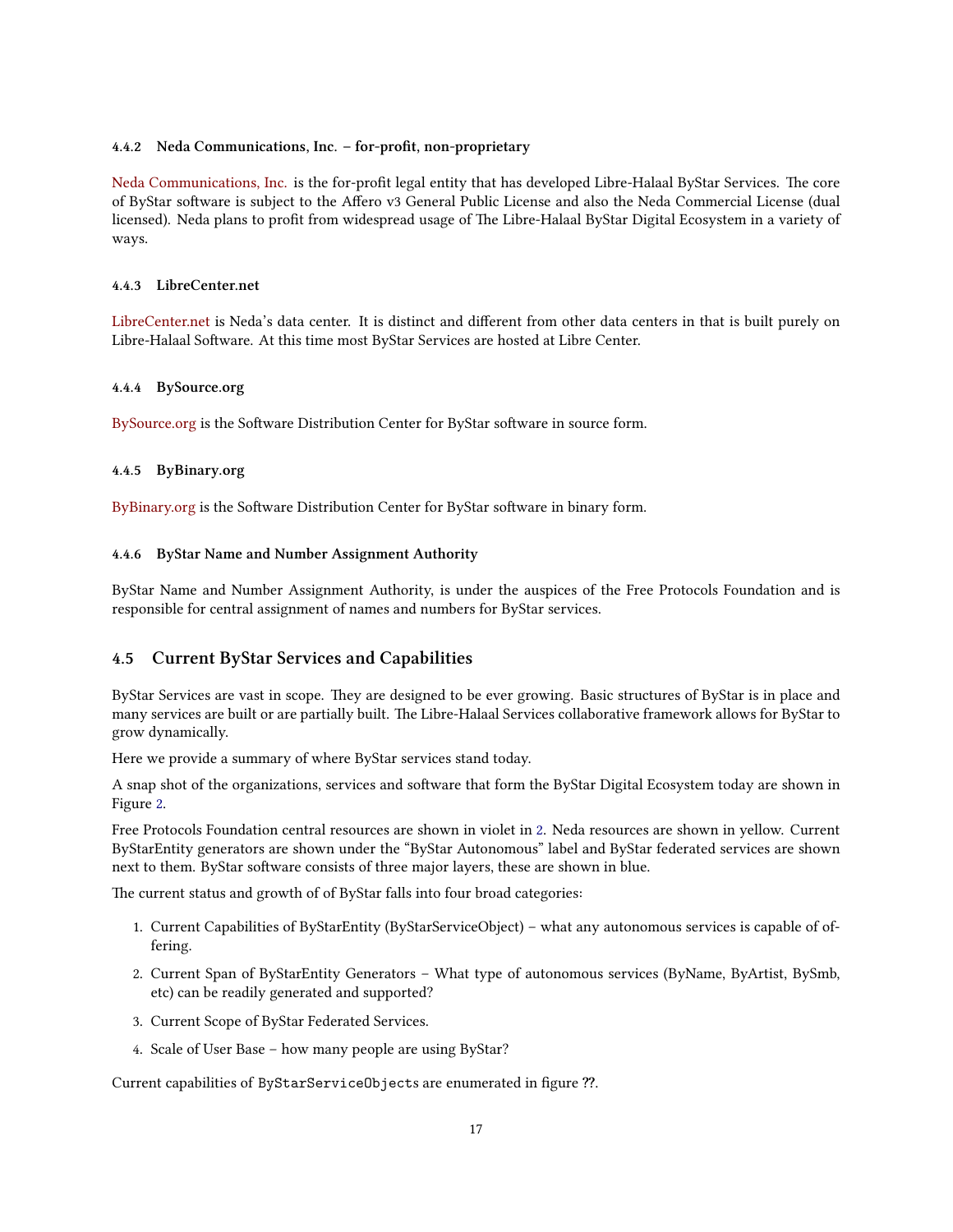#### <span id="page-21-0"></span>**4.5.1 Current Capabilities of ByStarEntity (ByStarServiceObject)**

Every ByStar autonomous service is anchored in a ByStarEntity. Every ByStarEntity can be provisioned to provide any of the current capabilities enumerated below.

- ByStarEntityIds and credentials single password. [Unix account based]
- PKCS ByStar Public Key Infrastructure Credentials.
- Autonomous VPN services and ByStar overlay networks. [openvpn based]
- Large amounts of autonomous disk space. [secure ftp based]
- Autonomous synchronization and version control facilities. [git and also svn and cvs based]
- A Content Management System based website with both public and private access. [Plone based]
- A conventional public web-site. [Apache based]
- Email and LibreTexting. [qmail, imap, webmail, etc. based]
- Content publication services. [plone based]
- A photo gallery. [galleria based]
- Genealogy web services. [geneweb based]
- Matched User Environment Profile. [blee based]

Various other capabilities are in the works. With the ByStarEntity model in place, addition of features is quite simple.

#### <span id="page-21-1"></span>**4.5.2 Current ByStar Services Sites**

#### <span id="page-21-2"></span>**4.5.3 Current Status of Span of ByStarEntity Generators**

A number of ByStarEntity Generators—the machinery required for fully automated creation of new service instantiations—are in place for a number of ByStarEntityTypes. Current ByStarEntity Generators are shown in Figure [2](#page-23-2) under the "ByStar Autonomous" label. We thus have the ability to create unlimited numbers of new accounts in batch mode, or at any time we can "enable" the services, to permit self-service account creation by individual and business users.

#### <span id="page-21-3"></span>**4.5.4 Current Status and Scope of ByStar Federated Services**

A number of sites are in place for facilitating inter-autonomous relations. Current Federated Services are shown in Figure [2](#page-23-2) under the "ByStar Federated" label.

Our initial focus amongst federated service are those used for information aggregation. These include ByTopic, ByContent and BySearch.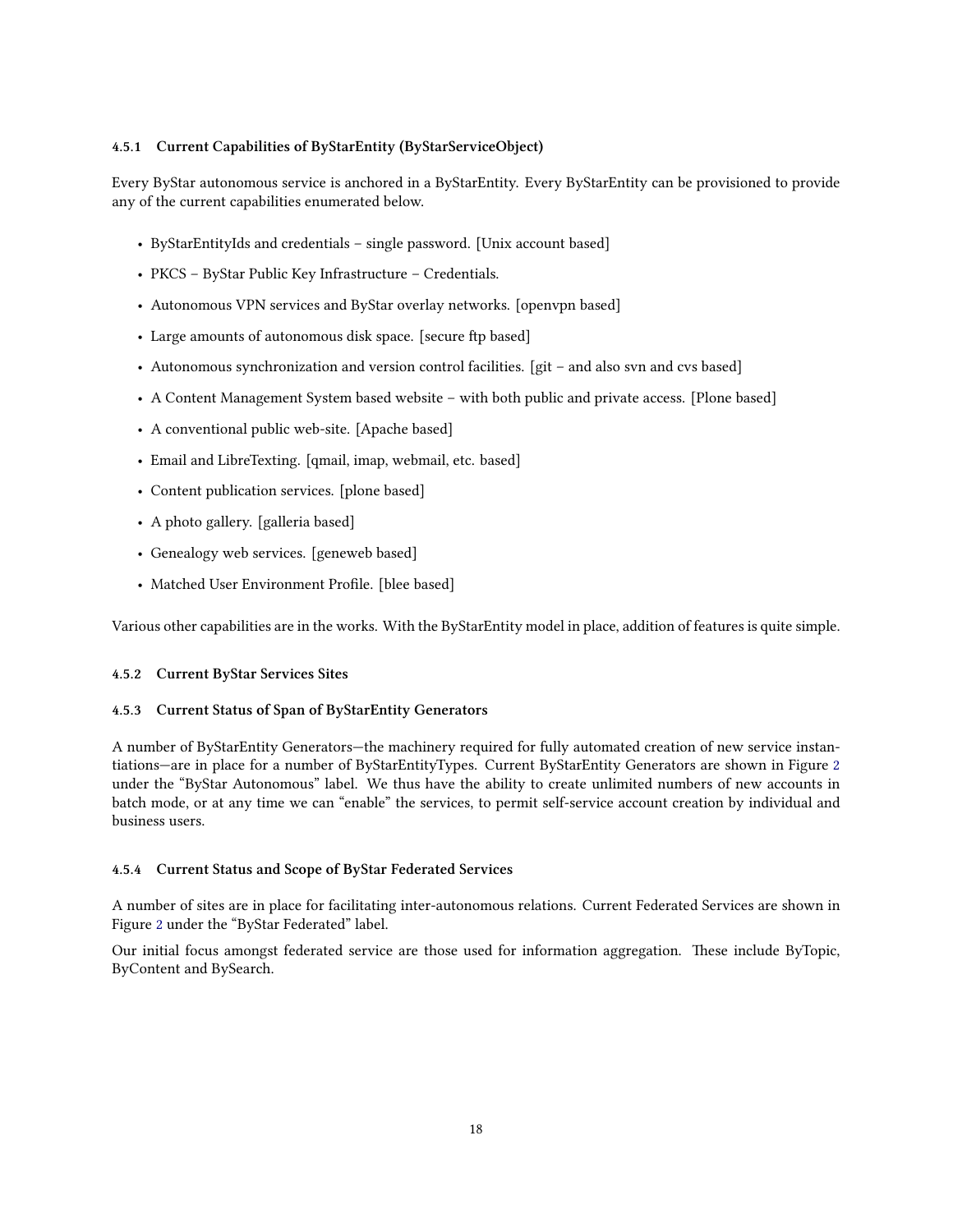#### <span id="page-22-0"></span>**4.5.5 Growth of user base: timing**

An important consideration is the point at which we will begin to accept the burden of significant numbers of users.

In the case of a conventional service deployment there is typically a major emphasis placed on early and rapid growth of user base, to demonstrate demand and marketplace viability of the service, and lay claim to a particular portion of functional territory. This was modus operandi during the dot con era, where claims of user base numbers were an integral part of spin-and-flip and pump-and-dump model. Some of those attitudes still persist.

However we are not following this standard early proof-of-service approach. This may be appropriate for a conventional new service, where service functionality is the central and most critical issue. But for our industry model play, a different timing strategy is required.

First, as a superset of numerous existing services, proof of service for By\* in functional terms is already demonstrated by the Internet Services industry as it exists today. It is far more important to prove the model itself rather than its functional manifestations, and hasty creation of user base does little to accomplish this.

Instead we have provided a coherent and complete description of the model in this and our other documents. The theoretical basis for the model is solid, and this will be clear to anyone willing to invest the time to understand it. In addition a number of working By\* implementations are already in place; examples are provided. Though the scale of usage remains small, these are sufficient to demonstrate the viability of the Libre model and the By\* design, and the value of the resulting services to paying clients.

But a far more important consideration is that installed base is very costly in terms of maintenance and support, and premature exposure to these costs can jeopardize the more critical work of building the underlying model machinery. Therefore we will not take on the burden of user base until the time and/or context is right for this. This means either that we are fully ready to accept the associated costs of ownership, or that the user base is being taken on in an appropriate context, such as a suitable business partnership.

Under either scenario our strategy is the same: at the right time we will populate the services at large scale by mass creation of By\* service accounts for large existing user bases, [\[14\]](#page-33-1).

#### <span id="page-22-1"></span>**4.6 Relationship With Existing Realities**

The Libre Services and By\* models are revolutionary, and can be expected to have a revolutionary effect on Internet usage. But these models are about service development and functionality, not about technological infrastructure. We are not reinventing the Internet protocols, or any other technical aspect of Internet operation.

What is being presented here is not a tear-down and rebuild operation.

Libre Services and By<sup>\*</sup> imply no discontinuity, in terms of either technology or service deployment. The implementation model for Libre Services and By\* is wholly evolutionary—there exists a continuous migration path from the proprietary model of today to the Libre model of tomorrow.

#### <span id="page-22-2"></span>**4.6.1 Relationship With The Proprietary American Digital Ecosystem**

Based on ideology, the Libre-Halaal ByStar Digital Ecosystem fully avoids proprietary software and proprietary services. We simply avoid The Proprietary American Digital Ecosystem.

But, any and all of our services can be used in the Proprietary American model.

The core of ByStar software is subject to the Affero v3 General Public License and also the Neda Commercial License (dual licensed).

In an article titled: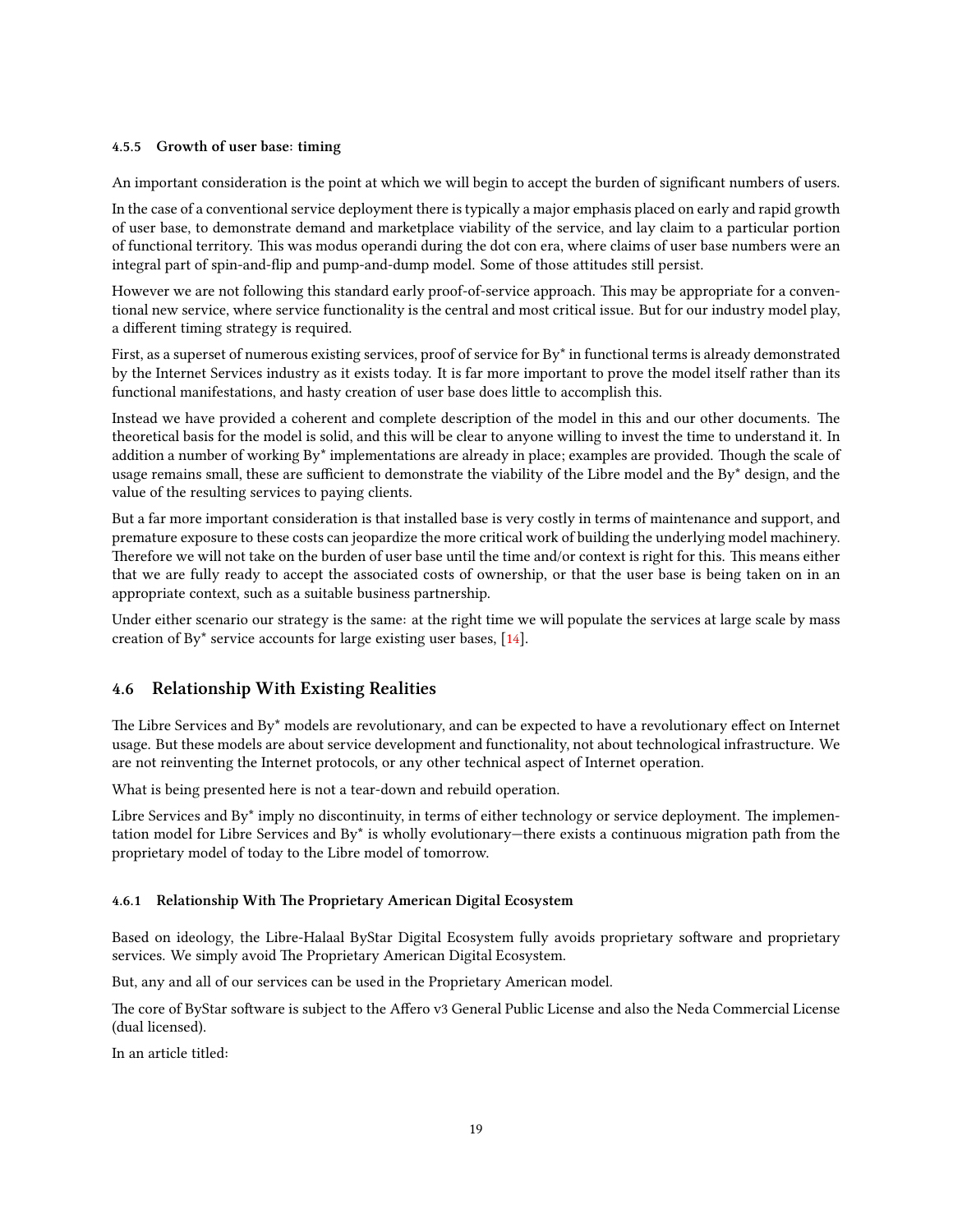<span id="page-23-2"></span>

Figure 2: Current ByStar Services and Capabilities

**A Strategy For Rapidly Becoming An Internet Application Service Provider Joining, Adopting and/or Licensing ByStar A Proposal** http://www.by-star.net/PLPC/180040 - [\[10\]](#page-32-8)

We describe various options for those interested in joining, adopting and/or licensing ByStar.

#### <span id="page-23-0"></span>**4.6.2 Relationship With FOSS / FLOSS / FreedomBox Movements**

Free and open-source software (F/OSS, FOSS) or free/libre/open-source software (FLOSS) is software that is both free and open source. It is liberally licensed to grant users the right to use, copy, study, change, and improve its design through the availability of its source code. In the context of free and open-source software, free refers to the freedom to copy and re-use the software, rather than to the price of the software.

Libre-Halaal ByStar Ideology and FOSS Ideology have a great deal in common and we closely collaborate with our FOSS brothers and sisters, but the ByStar Libre-Halaal Ideology is distinct.

We invite our "Free Software" and "Open-Source" brothers and sisters to recognize that the "Libre-Halaal Software" model is a more complete model and that the "Libre-Halaal Software" label is a better label.

## <span id="page-23-1"></span>**4.7 ByStar Economics**

Having introduced the Libre-Halaal Bystar Digital Ecosystem in philosophical, moral, societal and engineering terms, we now turn our attention to the economic and business dimensions.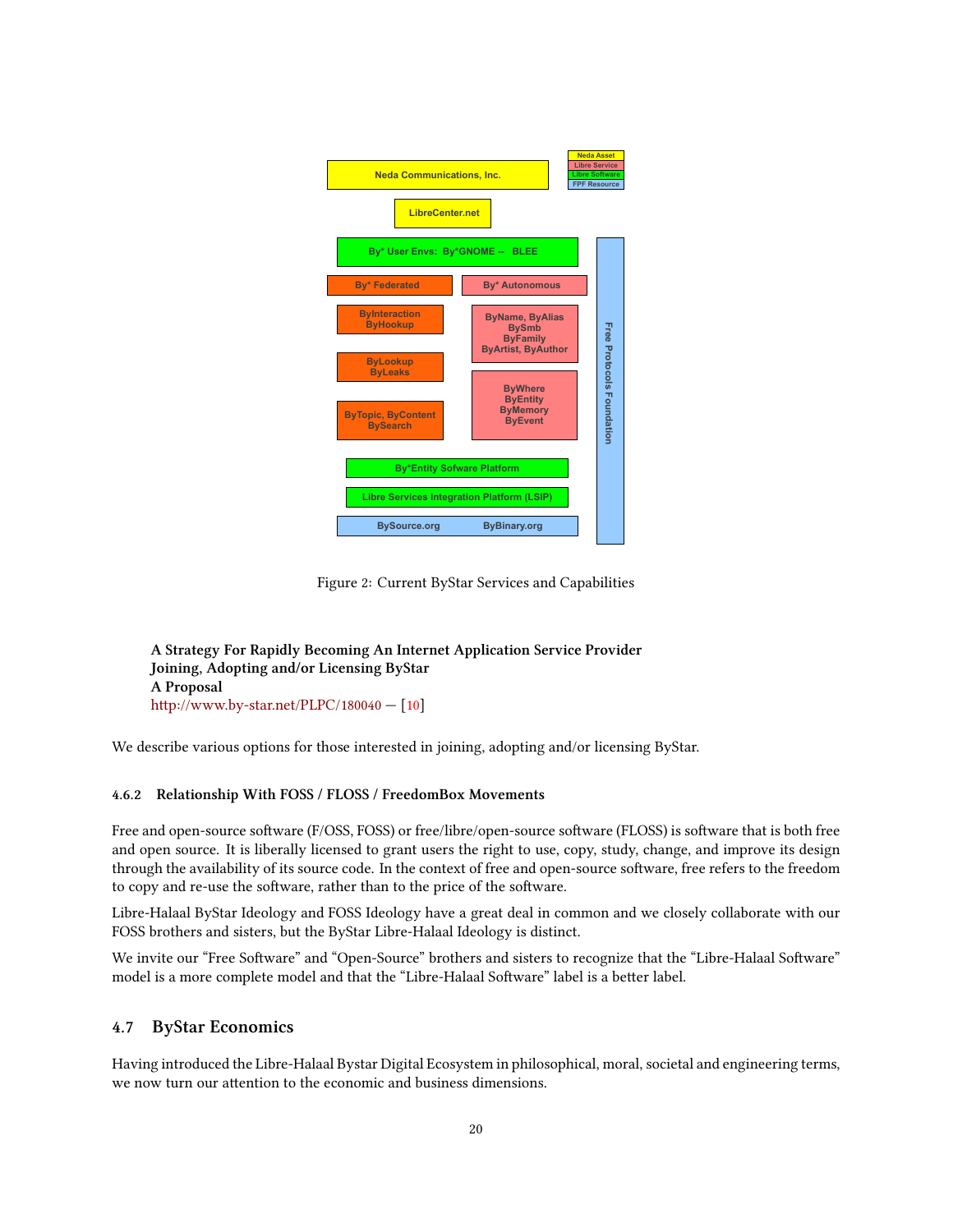We are devout Capitalists. The existing capitalist model for mono-existentials is generally correct, in both philosophical and economic terms. But the extension of the mono-existential capitalist model into the domain of polyexistentials, based on the Western IPR regime, is a grave mistake. Philosophically it is wrong. Societally it is harmful to humanity. And economically it is unstable and vulnerable, since it can be displaced by disruptive business models like ours. The ByStar Open Business Plan explains how this will come about, and how we will profit from this.

#### <span id="page-24-0"></span>4.7.1 The For-Profit Non-Proprietary Quadrant

The notion of a non-proprietary construct, residing and operating within the for-profit sector, is new and different. Historically, the for-profit sector has been closely associated with proprietary ownership of assets. Hence the Internet Services industry as we see it today. Also historically, management of non-proprietary or public assets has been primarily associated with the non-profit sector. Hence the current orientation of the Free Software Movement, operating largely within the non-profit sector.

The Libre-Halaal Services deployment model breaks both these traditions. It represents a radical shift of the Internet Services industry from the for-profit, proprietary quadrant, to the for-profit, non-proprietary quadrant. In this space the entire software for an Internet service remains a communal public resource in the trust of the engineering profession, while service deployment is driven forward by the full force of for-profit commercial motivations.

In the document titled:

#### **The For-Profit and Non-Proprietary Ouadrant** http://www.by-star.net/PLPC/120042 -  $[2]$

We provide more details on this topic.

<span id="page-24-1"></span>As shown in Figure [3,](#page-24-1) the By\* services are positioned in the For-Profit Non-Proprietary Quadrant For Internet Services.



Figure 3: The For-Profit Non-Proprietary Quadrant For Internet Services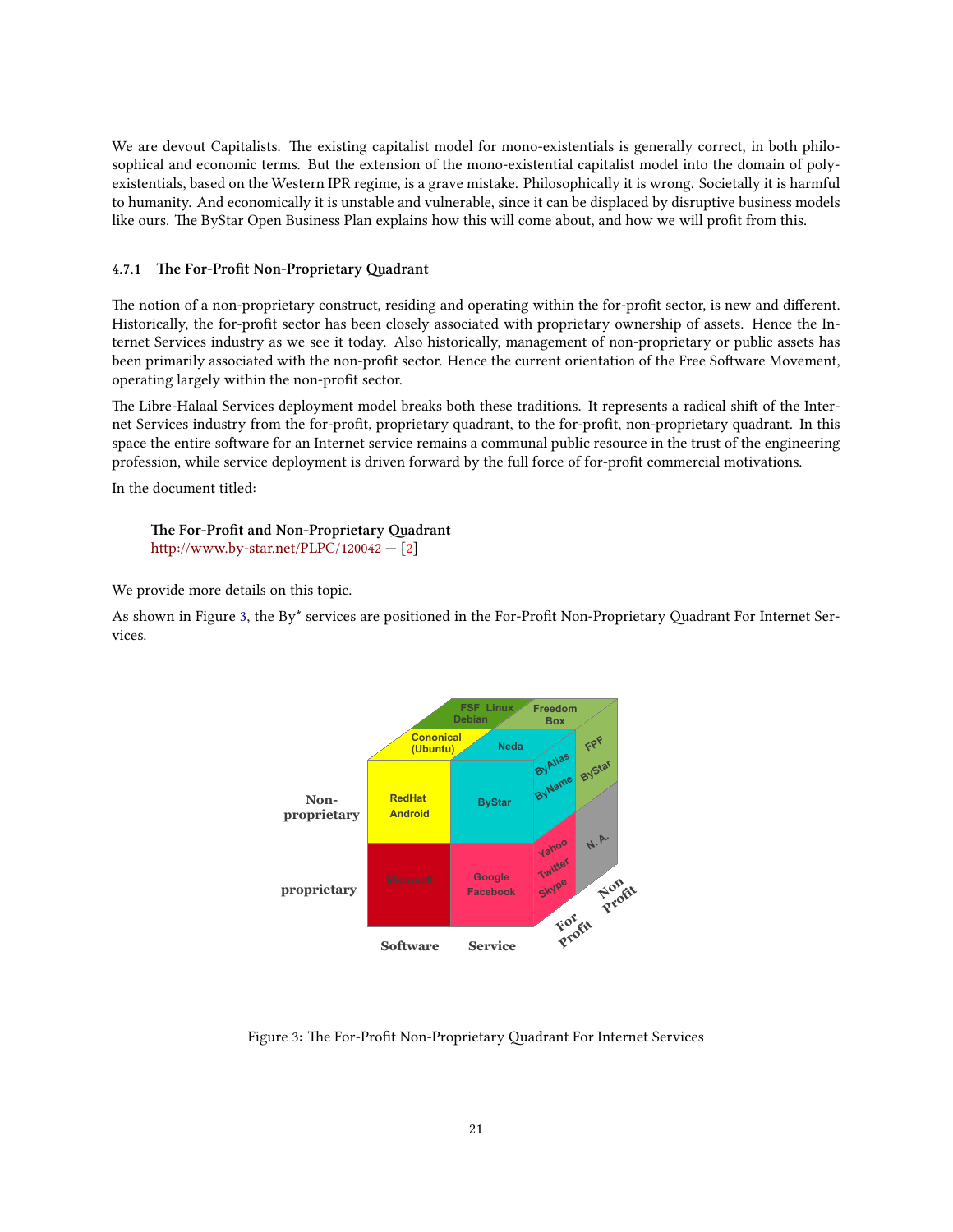<span id="page-25-1"></span>

Figure 4: ByStar Value Chain

As shown in Figure [3,](#page-24-1) the By\* services are positioned in the For-Profit Non-Proprietary Quadrant For Internet Services. Note that in the non-proprietary layer, re-use and collaboration is far richer than the proprietary layer. For example, in the Software slice, Debian and Ubuntu cross progress. In the Services slice the same can happen. Where for example ByStar and FreedomBox can cross progress.

#### <span id="page-25-0"></span>**4.7.2 ByStar Value Chain Analysis**

ByStar value chain is a chain of activities that we perform in order to deliver a valuable Internet services to the market. It is a high-level model of how we take raw externally developed Libre-Halaal software as input, add value to these software packages through various processes, and sell finished services to our customers.

In Figure [4,](#page-25-1) we illustrate the ByStar value chain on the left column and its inter-mixing with proprietary value chains on the right column.

Focusing on the right column of Figure [4,](#page-25-1) notice that "Neda Operated By\* Services" establish a direct relationship with Subscribers and Users at the very top. Note that the scope of these Internet services is everything – the  $*$  in By $*$ – and that the intended scale of these services is planet-wide. By definition, no Internet services opportunity can be bigger than that.

The arrows between Neda Services and User/Subscriber in Figure [4](#page-25-1) include an element of "Trust, Loyalty, and Respect" which is the result of "ByStar Ideology" that we presented earlier. The element of trust and respect is fully absent in the left column. In business terms, Trust and Respect, translate into "stickiness" – where the user is more committed to the service. So, you see, all our investments in ideology are actually also business wise.

All of the ByStar value chain software is Libre-Halaal (Free and Open Source) software. ByStar software in Figure [4](#page-25-1) is shown in two different colors.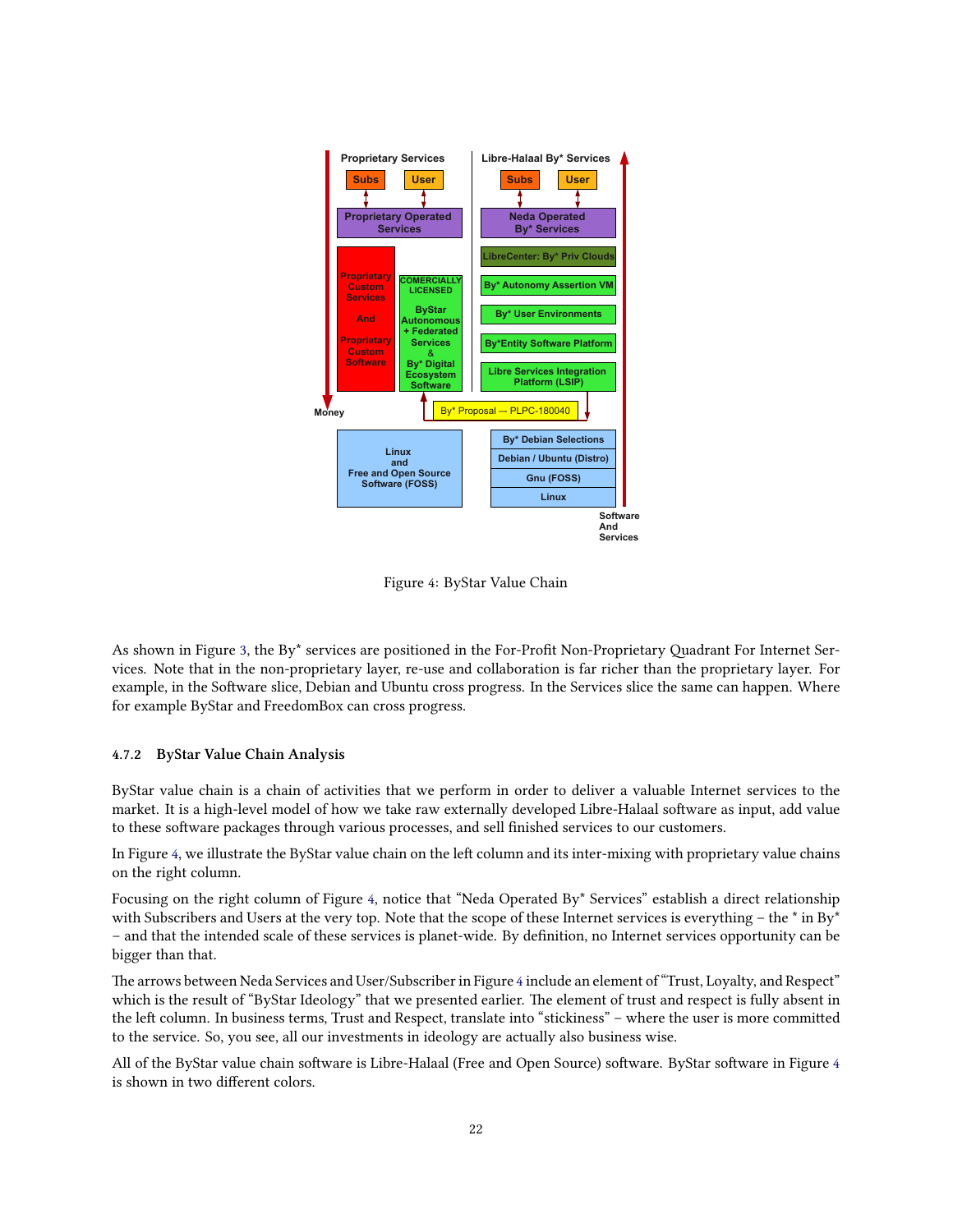The software in bright blue represents Debian and/or Ubuntu GNU/Linux and the specific software packages that we have chosen. These are externally developed open source software packages which are typically subject to the free software GPL license (or similar) which permits their inclusion in proprietary services. This is often referred to as ASP loophole.

The software in bright green is the software that Neda has developed. It is subject to the "Affero General Public License Version 3" (AGPL3) and Neda Commercial License (Dual Licensed). AGPL3 closes the ASP loophole. Any ASP which uses ByStar software must subject its changes and improvements to AGPL3 and make its changes and improvements publicly available. Those ASPs not wishing to do so, can use ByStar software through the Neda Commercial License.

In the left column of Figure [4](#page-25-1), we illustrate a typical proprietary ASP who is incorporating ByStar as part of its services based on the Neda Commercial License.

In this environment the model for implementation of By\* service functionality is not one of original software development. Rather it is a matter of selection and integration of already available software packages. Virtually all existing By\* service functionality has been created this way—in building By\* we have written almost no new software components at all.

Thus we are not so much in the business of software development, as we are in the business of software integration. But the integration of software components to produce a coherent service is far from trivial. We have created a sophisticated technical integration environment for this purpose, called the **Neda Libre Services Integration Platform** (Neda-LSIP) [\[1](#page-32-10)].

Design of LSIP and the ByStarEntity Software Platform recognize the evolution of underlying external software (bright blue) in the ByStar value chain. This is the extraordinary magic of Libre-Halaal software and services: the ability to take things and reuse them at extremely low cost. This is the fundamental growth dynamic of Libre Services, and the powerful generative force that is lacking in the proprietary model. This is the key dynamic that causes the By\* Libre Services eventually to surpass the proprietary model entirely in terms of features and functionality.

#### <span id="page-26-0"></span>**4.7.3 ByStar Open Business Plan**

The halaal manner-of-existence of software creates a powerful generative development model for Halaal Internet Services. This generative model is absent from Proprietary/Haraam Internet Services. Thus Libre-Halaal Internet Services have a major advantage and can compete directly with Proprietary/Haraam Internet Services in terms of development.

The basic recurring revenue models for Libre-Halaal Internet Service providers are essentially the same as for Proprietary/Haraam Internet Service providers. Thus in terms of revenue generation, Halaal and Haraam services are on an equal footing.

As part of our responsibility to create a viable implementation construct we have fully analyzed the business dimension, and we have formulated the business model in the form of an Open Business Plan, titled:

**e Libre-Halaal ByStar Open Business Plan An Inversion to the Proprietary Internet Services Model Neda Communication Inc.'s Open Business Plan** http://www.by-star.net/PLPC/180014  $-$  [\[8](#page-32-11)] [hp://www.neda.com/strategicVision/businessPlan](http://www.neda.com/strategicVision/businessPlan)

ByStar open business plan is available in 3 forms; the Condensed Summary (about 12 pages), the Executive Summary (about 15 additional pages) and the full plan (about 85 pages).

Our business plan is viable because we understand the critical dynamics of poly-existentials. The current direction of the Internet services industry does indeed present a grave hazard to humanity, and we will indeed safeguard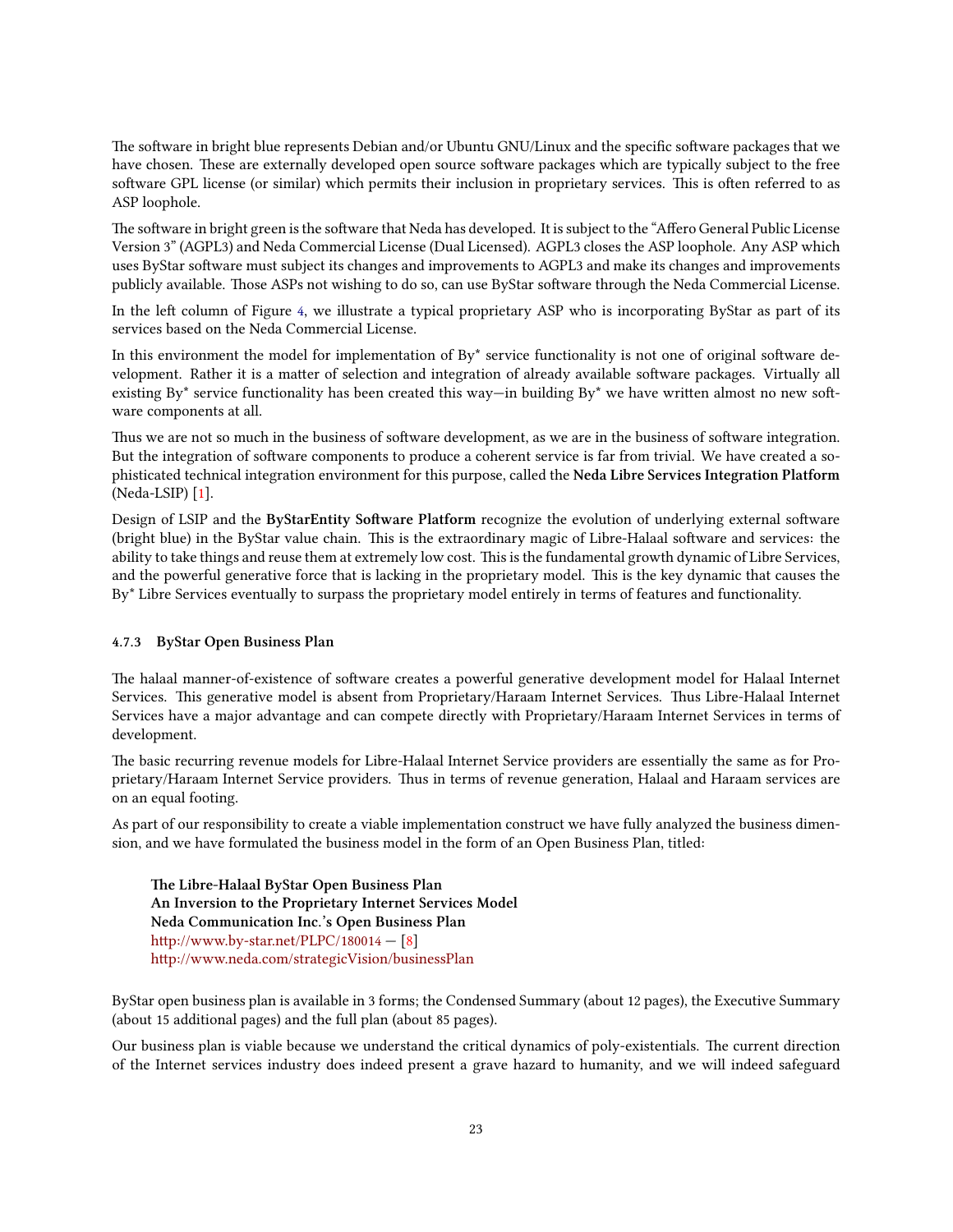humanity against this. These extraordinary claims provide a unique and powerful marketing message. And they also happen to be true.

## <span id="page-27-0"></span>**4.8 Understanding The Full ByStar Picture**

We have given you a brief summary of ByStar above.

This summary is over simplified and captures the gist of a series of articles that we have developed to analyze and describe various aspects of ByStar.

In ByStar Publications List: http://www.by-star.net/bxPublications

we provide pointers to ByStar related articles. These documents evolve as ByStar evolves, and the publications list will be kept up-to-date. The ByStar publications list is structured primarily for reference. Below we provide a description of how these documents collectively draw a comprehensive picture.

e big ByStar picture is shown in Figure [5](#page-28-1). Each of the layers in this figure represents either a conceptual definition (shown in blue), or an actual software/service implementation (shown in orange). Each layer builds on the layers beneath.

The layers in Figure [5](#page-28-1) are color coded. Each of the layers are either:

**A Conceptual Layer.** Representing concepts. Layers 1,2,3,4,7 and 8 are in Green, Blue and Yellow.

A Tangible Layer. Representing software/service implementations. Layers 5 and 6 are in Orange and Brown.

The tangible layers are bound by the conceptual layers underneath them and receive legitimacy from those concepts.

The conceptual layers are validated by the tangible layers.

The green layers (1 and 2) at the bottom are philosophical, moral and societal. Their scope is wider than the moral digital ecosystem that we are after. Generally speaking, these are not the domain of engineers. They are the domain of ethicists, philosophers and sociologists.

e blue layers (3, 4 and 8) are philosophical, moral, societal, social and engineering aspects of digital ecosystems that require direct involvement of engineers and the engineering profession. The yellow layer (7) addresses economics and business dimensions of ByStar.

The orange/brown layers (5 and 6) are engineering constructs. They are in-use software and in-use Internet application services.

In ByStar Roadmap: http://www.by-star.net/bxRoadmap we provide a reading roadmap to ByStar related articles.

Figure [5](#page-28-1) shows how the moral, legal, societal, engineering, economic and business dimensions of the ByStar Halaal Digital Ecosystem are layered as described above.

Note the differing characterizations of this layering on the left and right. Both characterizations are valid, but they reflect entirely different viewpoints. The left side characterization is called "The Human Model," and reflects the philosophical, moral and societal elements of the model. It also identifies the role of the engineering profession in maintaining these elements. The right side characterization is called "The Venture Capitalist Model," and is very different from the "The Human Model." The same elements are present, but now represent their significance as part of an investment strategy. Thus the moral and societal concerns within the human model are now viewed as a sales and marketing opportunity. This makes clear that when dealing with Venture Capitalists, issues of morality and societal welfare are not the topic of discussion. In this regard Venture Capitalists need only understand that human beings are in fact concerned with vital moral considerations such as "privacy" and "autonomy," and that these considerations have powerful sales and marketing consequences. And that our unconventional strategy of overturning their sacredcow – Copyright and Patent model – gives us a huge competitive advantage.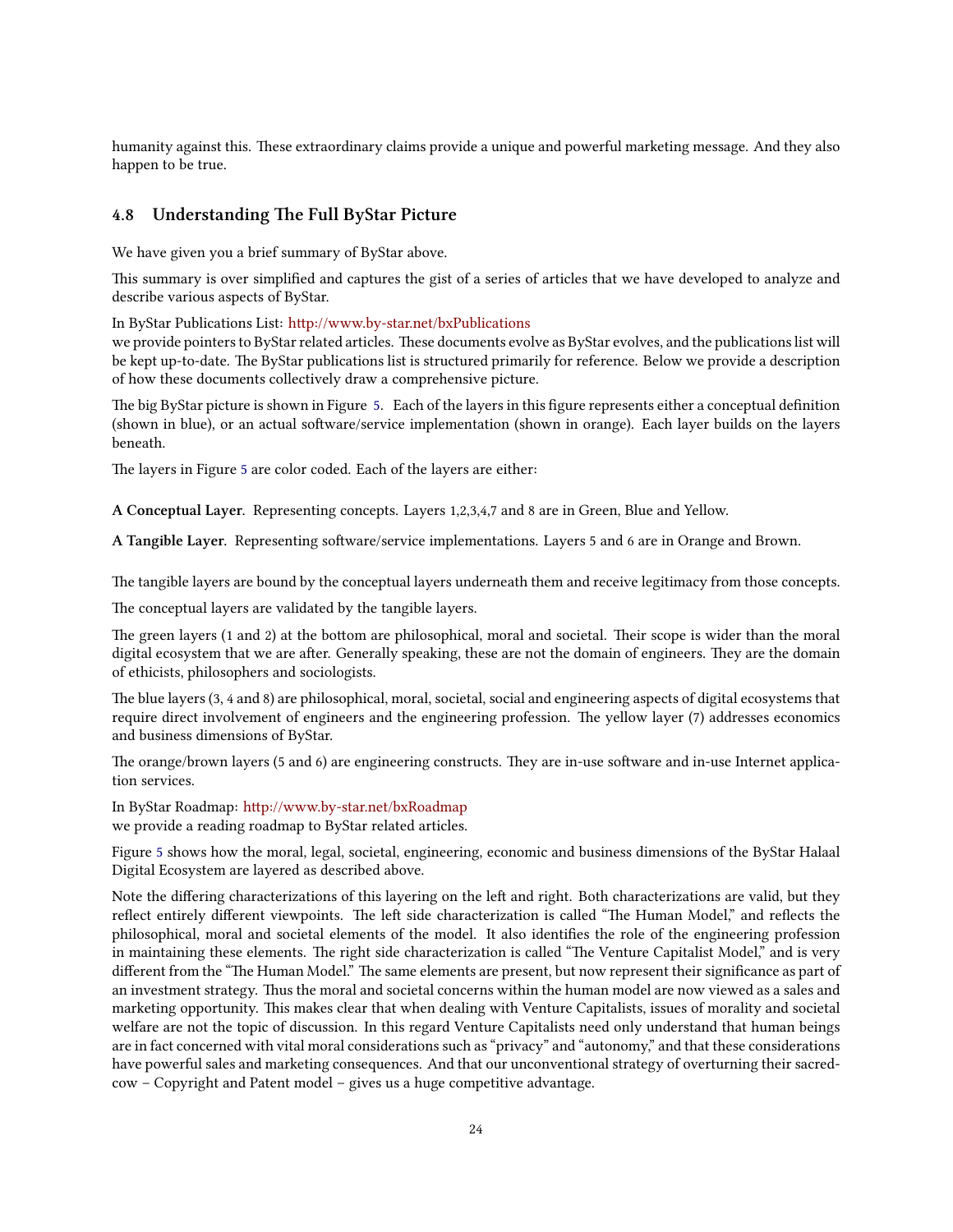<span id="page-28-1"></span>

Figure 5: The Libre-Halaal ByStar Digital Ecosystem Conceptual Layering

The gigantic picture we have drawn in Figure [5](#page-28-1) is a blueprint. It represents a complete framework for collaborative work towards an alternative to the current proprietary digital ecosystem. By aligning ourselves with the natural forces and dynamics of poly-existentials, and by means of large-scale unrestricted collaboration, we can achieve this.

# <span id="page-28-0"></span>**5 Dynamics of the Libre-Halaal vs. Proprietary-Haraam Battle**

Though this is not part of popular cultural awareness, there is currently a titanic battle taking place between two competing ideologies: the proprietary software model (exemplified by Windows), and the free software model (exemplified by GNU/Linux). This is a to-the-death battle, from which there can eventually emerge only a single winner.

The software battle is part of a broader ideological contest, about ownership models for poly-existentials in general (software, but also including ideas, knowledge, literature, music, images, movies, etc.) in the digital era. Current ownership models are rooted in the historical conventions and institutions of material products and materially-based services. In the case of abstract constructs such as software, these conventions appear in the form of the existing Intellectual Property (IP) regime, where proprietary ownership is asserted by means of patents and copyright.

But the inherent nature of software, Internet services and other poly-existentials is fundamentally at odds with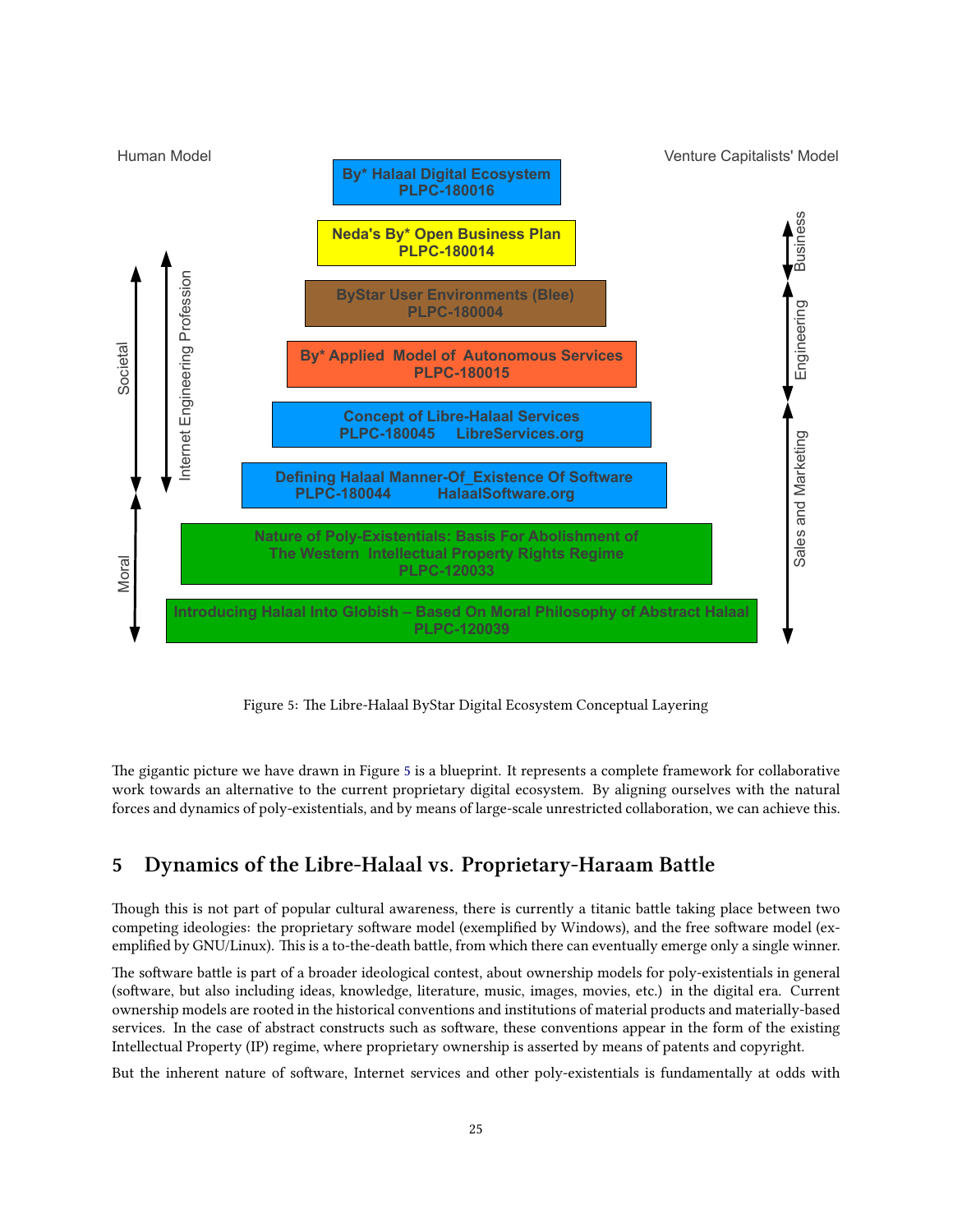<span id="page-29-3"></span>

| <b>Proprietary vs Libre</b> | Libre Digital Ecosystem | <b>Proprietary Digital Ecosystem</b> |  |
|-----------------------------|-------------------------|--------------------------------------|--|
| Laws, Values                | Patent-free             | Patented                             |  |
| and Model                   | Copyleft                | Copyright                            |  |
| Software and                | Transparency            | Secrecy                              |  |
| User Env                    | Public ownership        | Private ownership                    |  |
| <b>Internet Services</b>    | Sharing, collaboration  | this-is-mine-and-you-can't-have-it   |  |
| Content                     | Guardianship            | Exploitation                         |  |

|  | Table 1: Engineering vs. Business Polarization |  |  |  |
|--|------------------------------------------------|--|--|--|
|--|------------------------------------------------|--|--|--|

these historical conventions of physical property (mono-existentials) ownership. Such constructs have the inherent potential for unlimited replicability and dissemination, and in the age of the Internet this potential is now fully realized.

As a result the existing western Intellectual Property conventions are coming under increasing stress, as the internal forces of replicability clash with the externally constraining Intellectual Property framework. The Intellectual Property regime is also coming under formal intellectual attack, as the dysfunctionality and true costs of this regime become increasingly apparent.

### <span id="page-29-0"></span>**5.1 Engineering vs. Business**

Today, the Internet services industry is owned entirely by business interests. But the Libre Services and By\* initiatives represent a startling challenge to this: they represent a determined reassertion of proper guardianship of the Internet by Engineering. This challenge will bring us into massive conflict with existing commercial interests, who will fight ferociously to defend the status quo.

Table [1](#page-29-3) shows the many elements of contrast between the Engineering and Business value systems. As the table makes clear, these two values systems are in complete and total conflict. We will fully exploit this conflict as the metaphor of a war: a war between Engineering and Business, in which Business represents exploitation of the Internet for profit, and Engineering represents guardianship of the Internet on behalf of the public.

### <span id="page-29-1"></span>**5.2 War Of Ideas – War Of Words**

ByStar is huge and powerful and viable. But given the entrenched vested interests in opposition to it, the promotion of ByStar amounts to a kind of war. ByStar has the inherent characteristics to prevail in this war – we have moral superiority, intellectual correctness, and a construct that is viable in every respect: technological, economic, societal etc. But it is essential that all this be communicated effectively.

The ByStar Wars (to coin a phrase) will be fought on multiple fronts. But as a revolutionary movement, to a significant extent it will be fought as a war of words and ideas. This means that the movement is advanced effectively in words, defended against attack in words, and extremely forceful and effective counter-attack made against its detractors.

# <span id="page-29-2"></span>**6 Our Responsibilities and Your Participation**

The above picture is vast. Thus far, the entire By\* formulation and development has been done by a very small team. Much of our work and much of our writing is in its early stages of evolution.

By\* can only be significant if its usage is widespread and if By\* collaborative development involves many. We have created many venues to facilitate collaboration. And now we ask you, to assist us in making the By\* Halaal Digital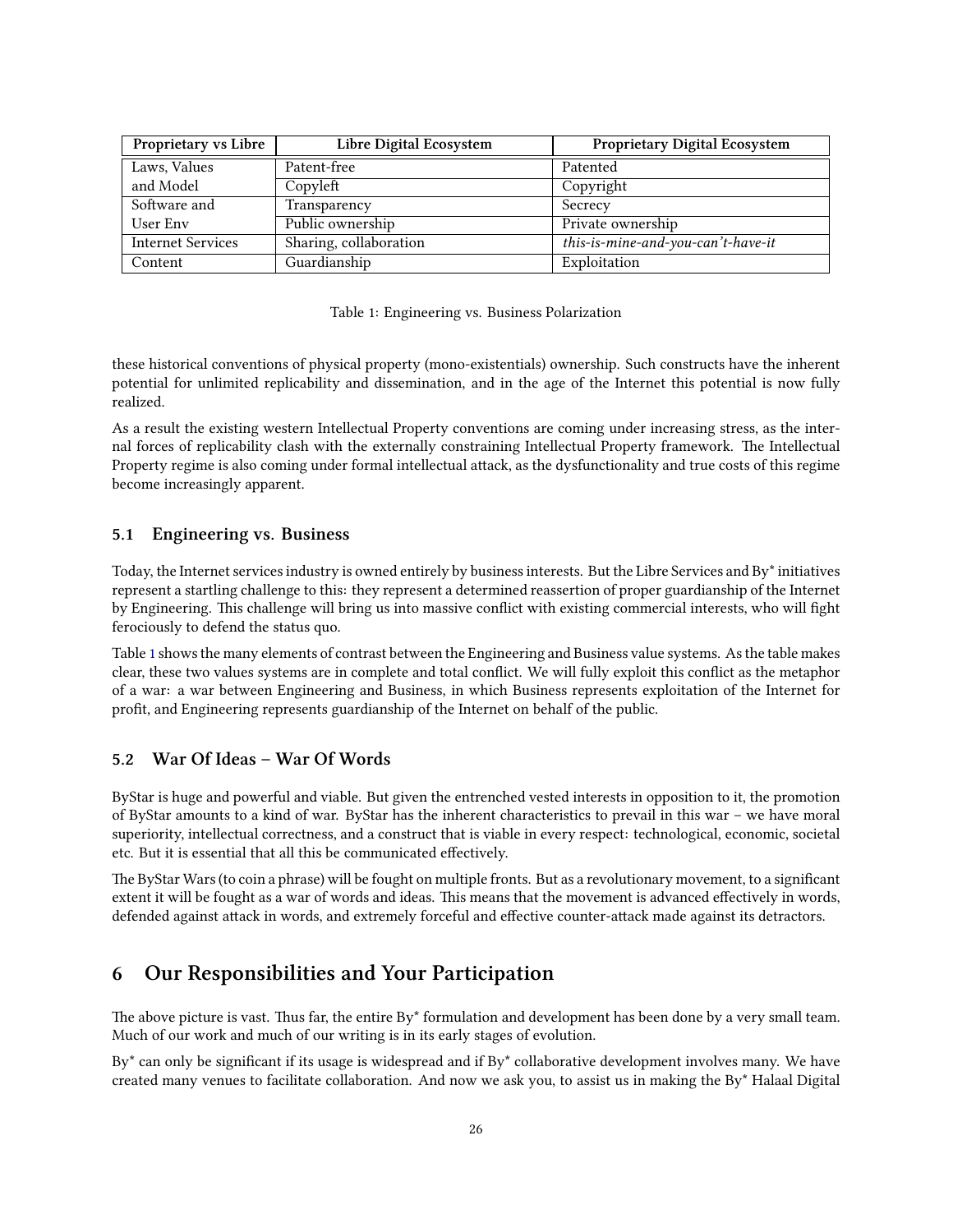Ecosystem widespread.

## <span id="page-30-0"></span>**6.1 Assistance: Your analysis and critique**

As a first step, we ask you to review what we have written and give us your critique. If you think our work has merit, we also ask you to help us in spreading the word. Please feel welcome to further distribute this document where appropriate.

You can send us your comments, criticisms and corrections through the following URL: http://www.by-star.net/contact or by email through feedback@ our base domain which is www.by-star.net.

## <span id="page-30-1"></span>**6.2 Join us: an invitation to participate**

The ByStar Digital Ecosystem initiative is big in scope and ambition. It is about an entirely new paradigm for Internet service deployment and usage. It isn't about just another technology or service—it is a movement.

Something of this scope requires involvement and participation by multiple constituencies throughout society, including the engineering community, the business community, and the public at large. To enable such participation we have established a comprehensive framework for participation by all relevant constituencies. We invite you to join the Libre movement and participate in the role that suits you best. In particular we invite:

#### <span id="page-30-2"></span>**6.2.1** The engineering community:

To expand the Libre Services infrastructure, and to build more and better Libre Services.

The engineering and technology dimension of By\* Halaal Digital Ecosystem is open and very collaborative.

#### <span id="page-30-3"></span>**6.2.2** The researchers and academic community:

To provide analysis and critique of the radical new Libre engineering and business models.

#### <span id="page-30-4"></span>**6.2.3 Public Policy Makers, Governments, Grant-making foundations**

To provide sponsorship and funding for Libre Services development projects.

The entire By<sup>\*</sup> design revolves around principles of planet wide scalability, very distributed systems, autonomous control and end-to-end interactions. As such, By\* has the potential for becoming a basis for national Internet services.

#### <span id="page-30-5"></span>**6.2.4 Philosophers, Ethicists, Sociologists:**

To safeguard humanity.

As engineers, our focus has been: software *manner-of-existence*.

Consideration of what constitutes halaal software and halaal Internet services based on capabilities and usage is primarily the domain of ethicists.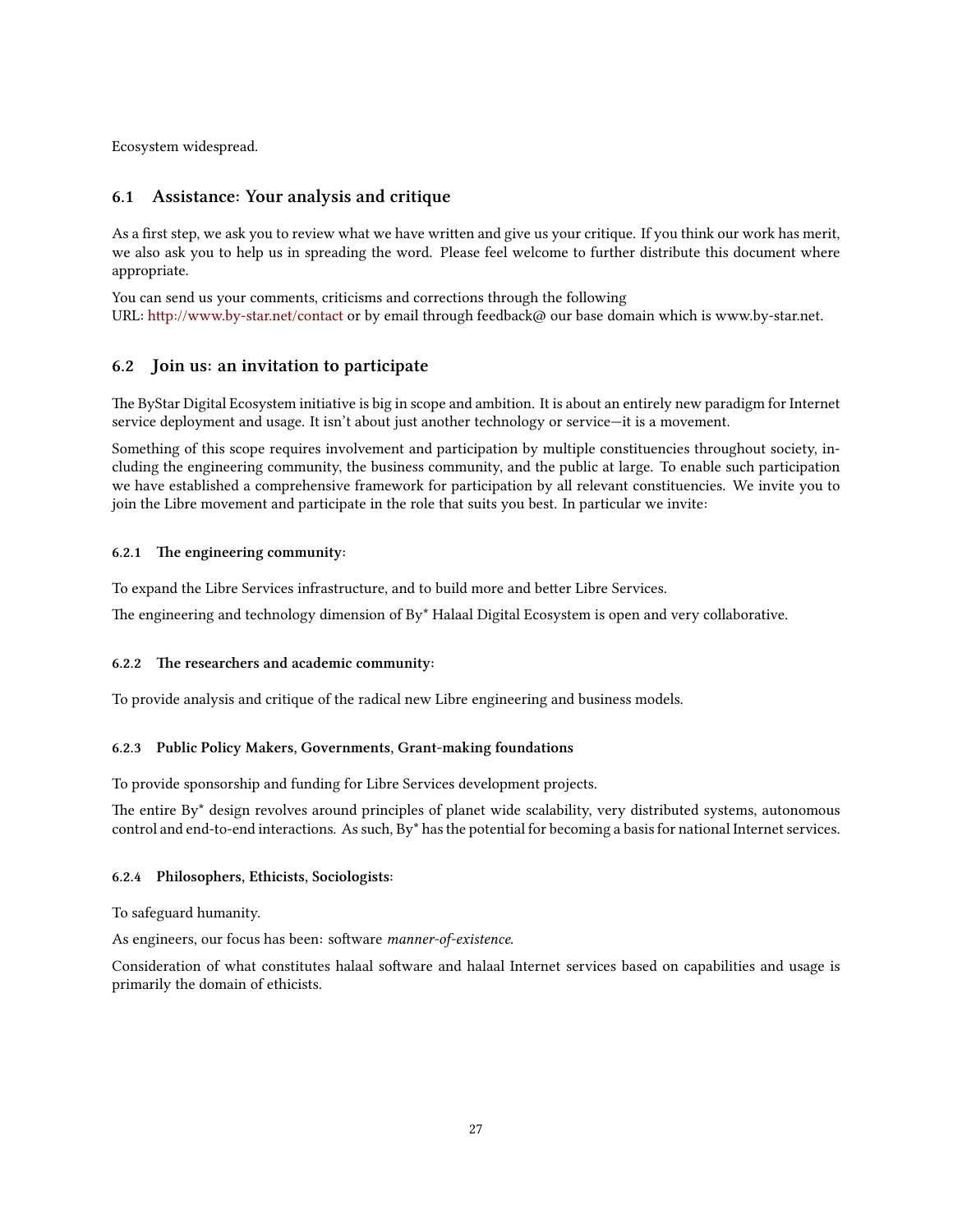#### <span id="page-31-0"></span>**6.2.5 Investors, Businessmen:**

To deploy and deliver Libre-Halaal Digital Ecosystem in a commercial context. To finance commercial deployment of the Libre-Halaal ByStar Digital Ecosystem.

The open business plan itself describes further forms of participation, appropriate to the various intended audiences for the plan. A good starting point is: http://www.neda.com/StrategicVision/BusinessPlan

Also, if appropriate please forward the following link to the corporate development department within your organization. http://www.neda.com/StrategicVision/Participating/Investment/StartHere/

#### <span id="page-31-1"></span>**6.2.6 Reporters, The Media:**

To publicize the concept, promote debate, and educate the public.

If you think what we are doing has merit, help us in spreading the word.

#### <span id="page-31-2"></span>**6.2.7** The Public At Large:

To refuse Proprietary and to demand Libre. To value their privacy and autonomy and to use the ByStar Federation of Autonomous Libre Services.

# <span id="page-31-3"></span>**7 Joining ByStar**

Successful Digital Ecosystems are dynamic. They grow and are ever evolving.

In the early stages of the evolution of ByStar we have adopted the strategy of limiting the size of our user base. A large active user base requires more support and is more difficult to maintain when service changes are frequent and when structural corrections may be needed.

At a certain point we would invite the public at large to use fully automated services to obtain ByStar accounts and start using ByStar. But, that is not now. ByStarEntityGenerator web services such as ByName.net ByAuthor.net ByWhere.net, etc. are in place. However, at this time we screen account requests individually.

#### <span id="page-31-4"></span>**7.1 Individually**

Any individual wishing to join ByStar can make a request and we usually activate accounts for these requests. Please see http://www.by-star.net/joiningByStar for details.

## <span id="page-31-5"></span>**7.2 En Masse**

Groups of users (Autonomous ByStarEntities) such as student or staff at a university or High School or a church can join ByStar en masse and obtain ByName services.

Other ByStarEntity abstractions, for example, the deceased in a particular cemetery can join ByStar en masse and obtain ByMemory services.

In an article titled:

**Joining, Adopting and/or Licensing ByStar A Strategy For Rapidly Becoming An Internet Application Service Provider**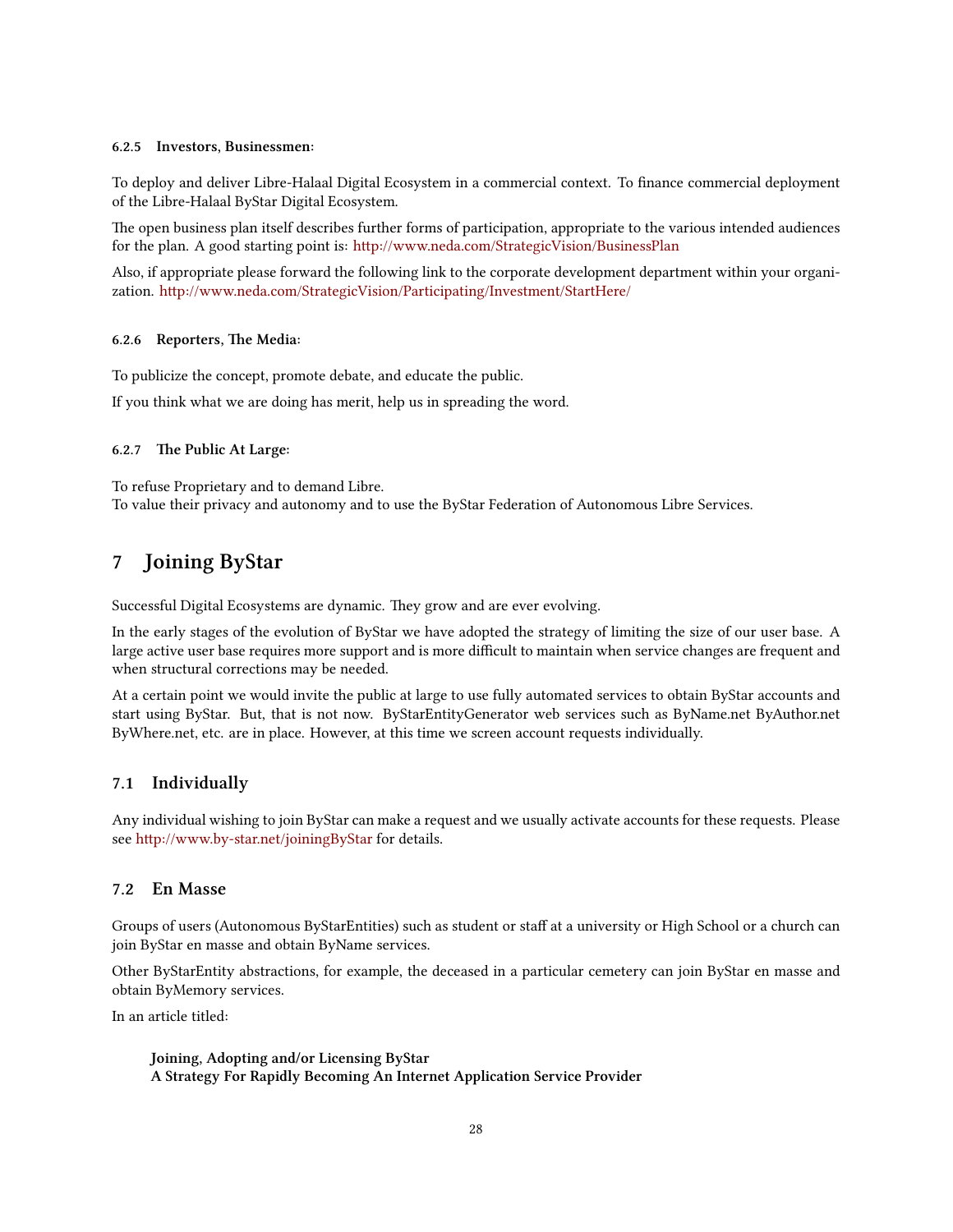#### **A Proposal**

[hp://www.by-star.net/PLPC/180040](http://www.by-star.net/PLPC/180040)

We describe various options for those interested in joining, adopting and/or licensing ByStar.

# **References**

- <span id="page-32-10"></span>[1] " Mohsen BANAN ". " lsip design and implementation notes ". Permanent Libre Published Content "110501", Autonomously Self-Published, "December" 2007. <http://www.neda.com/PLPC/110501>.
- <span id="page-32-9"></span>[2] " Mohsen BANAN ". " the for-profit and non-proprietary quadrant ". Permanent Libre Published Content "120042", Autonomously Self-Published, "July" 2011. <mohsen.banan.1.byname.net/120042>.
- <span id="page-32-5"></span>[3] " Mohsen BANAN ". " sa-20000 home ". Permanent Libre Published Content "120044", Autonomously Self-Published, "September" 2012. <http://mohsen.banan.1.byname.net/PLPC/120044>.
- <span id="page-32-1"></span>[4] " Mohsen BANAN ". "introducing halaal and haraam into globish based on moral philosophy of abstract halaal معرفي حلال و حرام به بقيه بي دنيا . Permanent Libre Published Content "120039", Autonomously Self-Published, "September" 2012. <http://mohsen.1.banan.byname.net/120039>.
- <span id="page-32-4"></span>[5] et al. " " Banan. " the bystar applied model of federations of autonomous libre/halaal services ". Permanent Libre Published Content "180015", Autonomously Self-Published, "August" 2011. [http://www.by-star.](http://www.by-star.net/PLPC/180015) [net/PLPC/180015](http://www.by-star.net/PLPC/180015).
- <span id="page-32-6"></span>[6] et al. " " Banan. " blee and bxgnome: Bystar software-service continuum based convivial user environments ". Permanent Libre Published Content "180004", Autonomously Self-Published, "September" 2012. <http://www.persoarabic.org/PLPC/180004>.
- <span id="page-32-0"></span>[7] et al. " " Banan. " the libre/halaal bystar digital ecosystem a unified and non-proprietary model for autonomous internet services a moral alterantive to the proprietary american digital ecosystem ". Permanent Libre Published Content "180016", Autonomously Self-Published, "September" 2012. [http:](http://www.persoarabic.org/PLPC/180016) [//www.persoarabic.org/PLPC/180016](http://www.persoarabic.org/PLPC/180016).
- <span id="page-32-11"></span>[8] et al. " " Banan. " the libre/halaal bystar open business plan an inversion to proprietary internet services model neda communication inc.'s open business plan ". Permanent Libre Published Content "180014", Autonomously Self-Published, "September" 2012. <http://www.persoarabic.org/PLPC/180014>.
- <span id="page-32-7"></span>[9] et al. " " Banan. " bystar content production and content publication facilities ". Permanent Libre Published Content "180038", Autonomously Self-Published, "May" 2013. [http://www.by-star.net/PLPC/](http://www.by-star.net/PLPC/180038) [180038](http://www.by-star.net/PLPC/180038).
- <span id="page-32-8"></span>[10] et al. " " Banan. " joining, adopting and/or licensing bystar a strategy for rapidly becoming an internet application service provider a proposal ". Permanent Libre Published Content "180040", Autonomously Self-Published, "May" 2013. <http://www.by-star.net/PLPC/180040>.
- <span id="page-32-3"></span>[11] et al. " " Banan. " libre/halaal services defining halaal manner-of-existence of internet application services a non-proprietary model for delivery of internet services ". Permanent Libre Published Content "180045", Autonomously Self-Published, "May" 2013. <http://www.by-star.net/PLPC/180045>.
- <span id="page-32-2"></span>[12] et al. " " Banan. " libre/halaal software defining halaal manner-of-existence of software ". Permanent Libre Published Content "180044", Autonomously Self-Published, "May" 2013. [http://www.by-star.](http://www.by-star.net/PLPC/180044) [net/PLPC/180044](http://www.by-star.net/PLPC/180044).